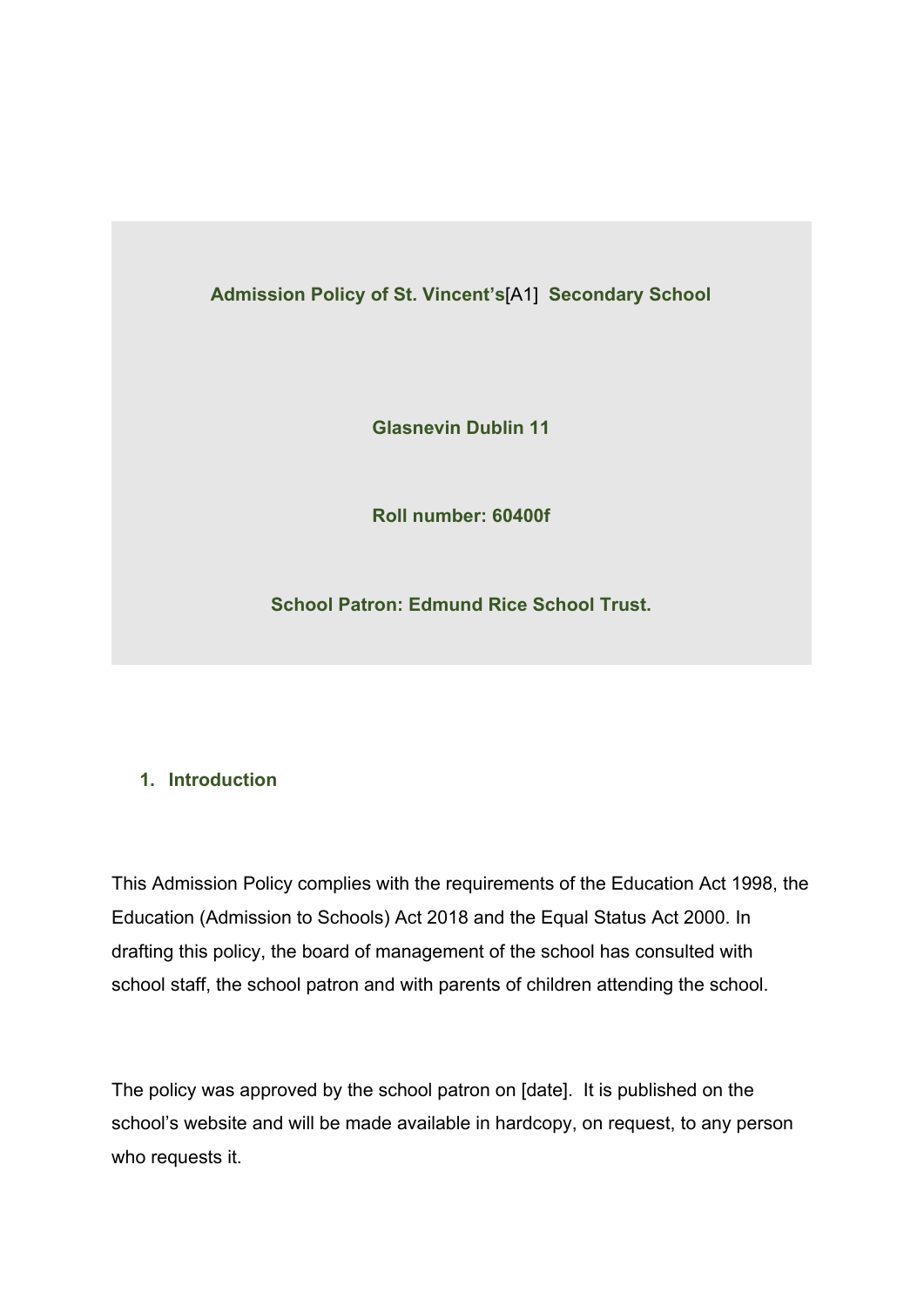The relevant dates and timelines for St. Vincent's Secondary School admission process are set out in the school's annual admission notice which is published annually on the school's website at least one week before the commencement of the admission process for the school year concerned.

This policy must be read in conjunction with the annual admission notice for the school year concerned.

The application form for admission is published on the school's website and will be made available in hardcopy on request to any person who requests it.

[A3]

### **2. Characteristic spirit and general objectives of the school**

St. Vincent's Secondary School is an all boys Catholic voluntary secondary school with a Catholic ethos under the trusteeship of the Edmund Rice Schools Trust

'Catholic Ethos' in the context of a Catholic voluntary secondary school means the ethos and characteristic spirit of the Roman Catholic Church, which aims at promoting:

a) the full and harmonious development of all aspects of the person of the pupil, including the intellectual, physical, cultural, moral and spiritual aspects; and

(b) a living relationship with God and with other people; and

(c) a philosophy of life inspired by belief in God and in the life, death and resurrection of Jesus; and

(d) the formation of the pupils in the Catholic faith,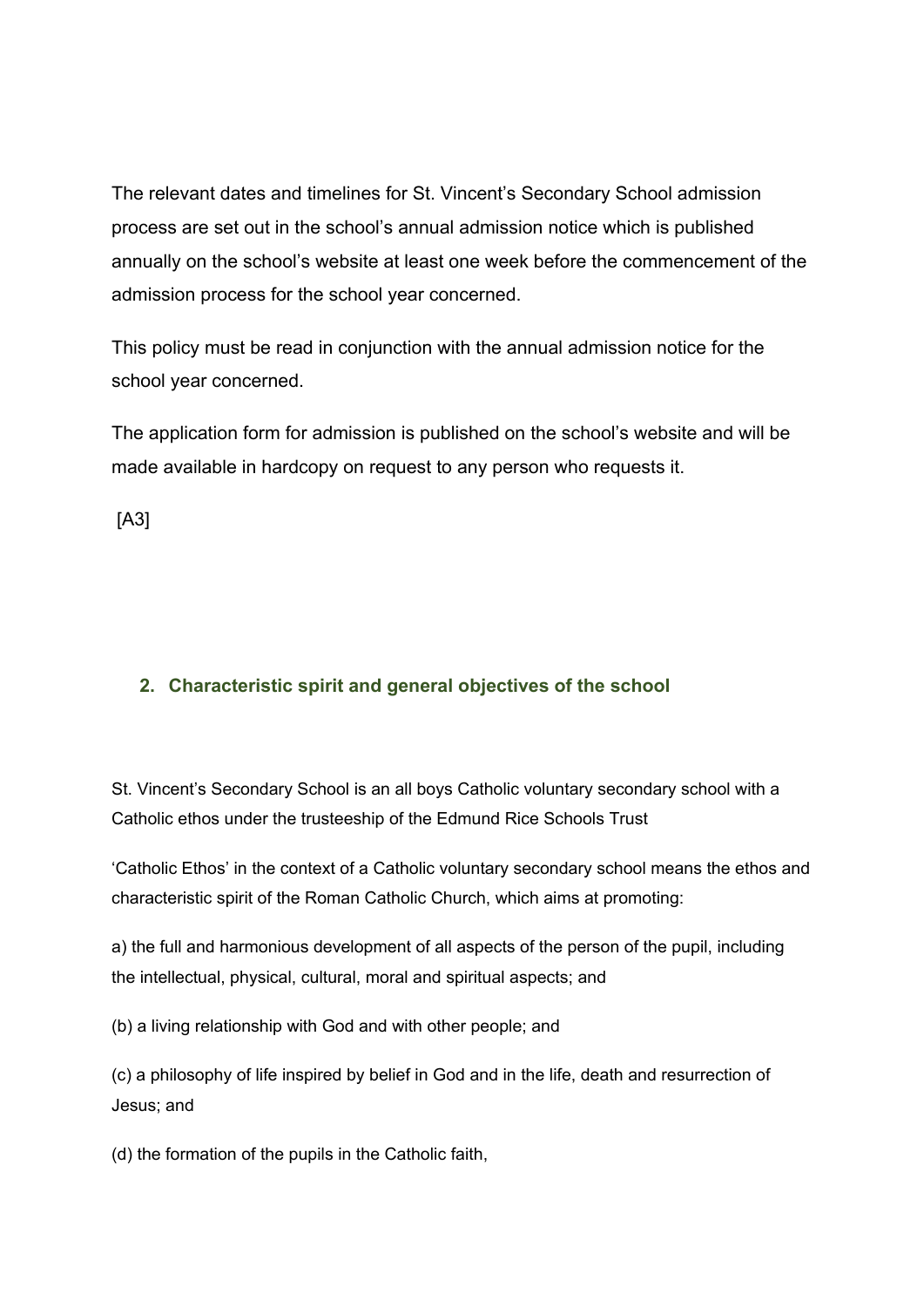and which school provides religious education in accordance with the doctrines, practices and traditions of the Roman Catholic Church, and/or such ethos and/or characteristic spirit as may be determined or interpreted from time to time by the Irish Episcopal Conference.

In accordance with S.15 (2) (b) of the Education Act, 1998 the Board of Management of St. Vincent's Secondary School shall uphold, and be accountable to the patron for so upholding, the characteristic spirit of the school as determined by the cultural, educational, moral, religious, social, linguistic and spiritual values and traditions which inform and are characteristic of the objectives and conduct of the school

St. Vincent's is informe[A4] d by the ERST Charter which includes the five key elements as guiding principles for this policy:

- **Nurturing faith, Christian spirituality and Gospel-based values**
- **Promoting partnership in the school community;**
- **Excelling in teaching and learning;**
- **Creating a caring school community;**
- **Inspiring transformational leadership.**
	- Nurturing faith, Christian spirituality and Gospel-based values means that in Edmund Rice Secondary School we live our Catholic Faith, experience God, respect the beliefs and values of each member of the school community and work for social and ecological justice.
	- Promoting partnership means that in Edmund Rice Secondary School we make everyone feel welcome, build a Christian community with a shared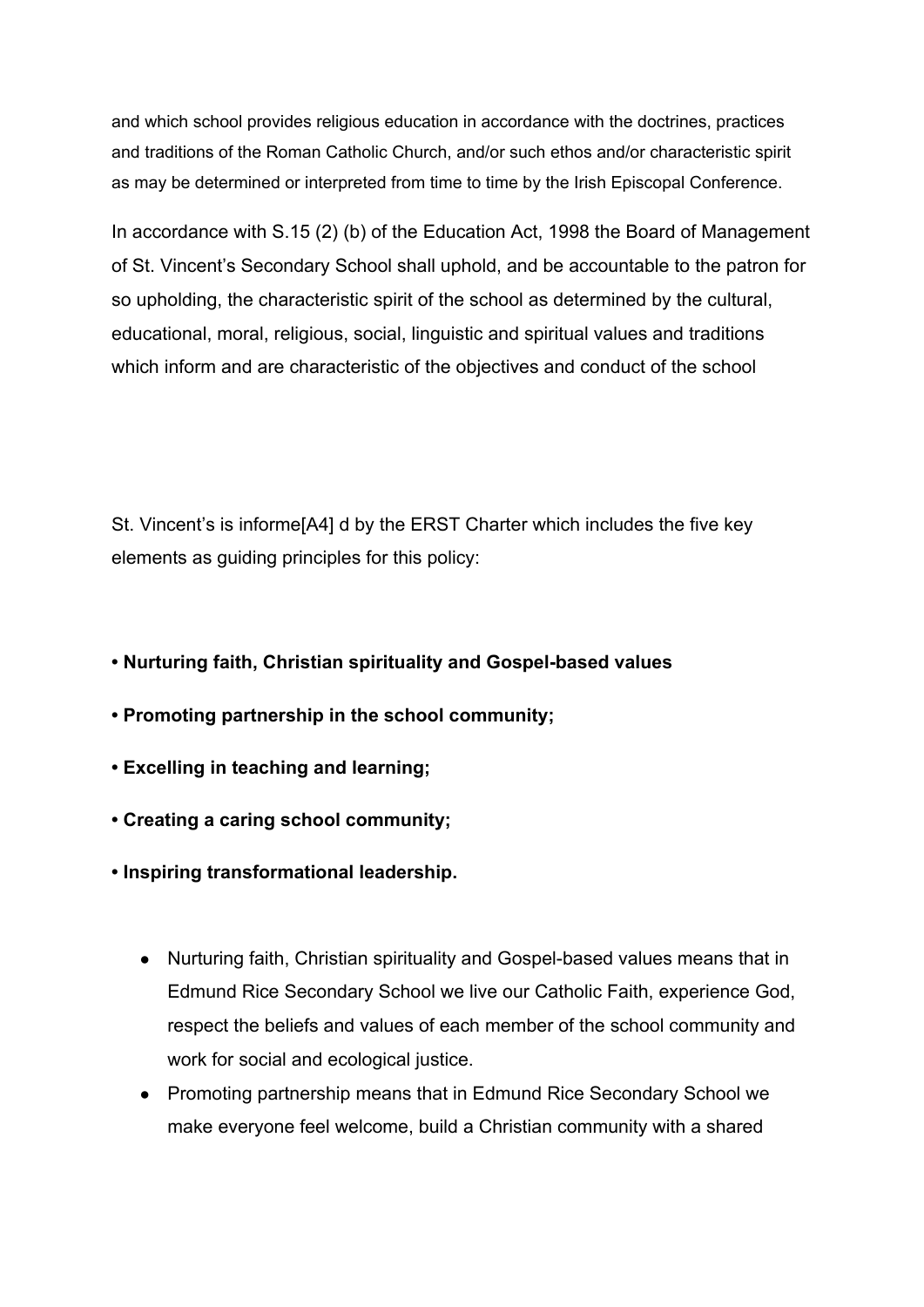vision and mission, recognise the voice of staff, students and parents and are involved in our parish.

- Excellence in teaching and learning means that in Edmund Rice Secondary School we have high expectations of our teachers and students, nurture the development of all aspects of our lives, respond to a changing world, use technology responsibly and creatively to enhance our learning and promote learning as a life-long enterprise.
- Creating a caring school community means that in Edmund Rice Secondary School we show care and compassion as exemplified in the life of Jesus, respect and celebrate the dignity of each person, seek to help those who are disadvantaged or in need in society and speak up for those whose voice in not heard.
- Inspiring transformational leadership means that in Edmund Rice Secondary School we motivate people to work towards the vision of Blessed Edmund, inspire the minds and hearts of our students to have courage and confidence to stand up for what we believe in, lead by giving good example and take responsibility for our actions.'

Our mission aims to provide a quality catholic education for all, in the tradition of Edmund Rice, which promotes leadership, fosters community and respects diversity.

The school is managed by a Board of Management, is funded by the Department of Education and Skills and operates within the regulations and guidelines set down by that Department. The school has a very active Parents' Association and a strong Students' Council.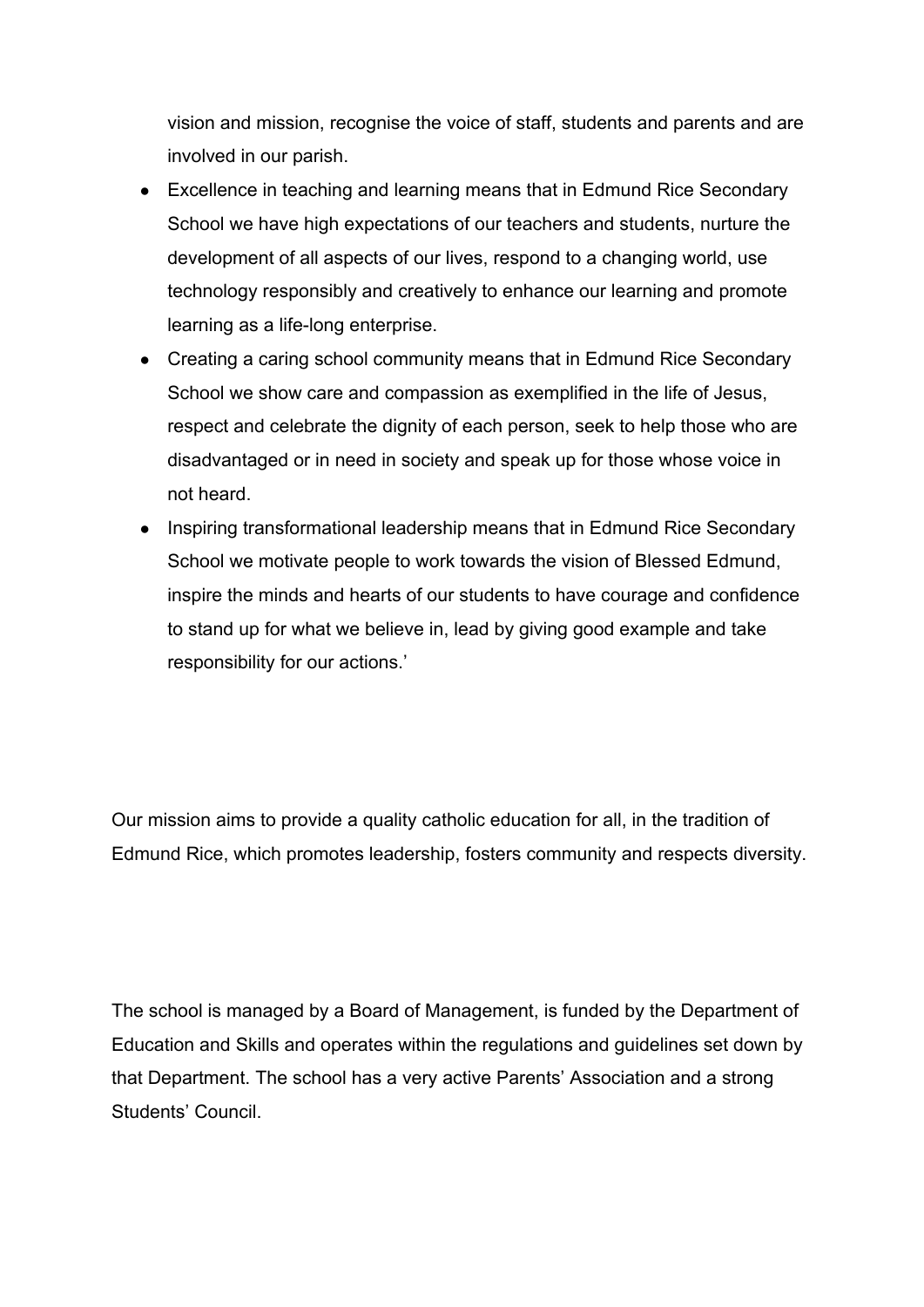The school aims, with the resources available, to provide the best possible environment in order to cater for the cultural, educational, moral, physical, religious, social, linguistic and spiritual values and traditions of all students. We show special concern for those experiencing educational inequality and we make every effort to ensure that the uniqueness and dignity of each person is respected, and responded to, especially through the pastoral care system in the school.

Working together as a school community, the Board of Management, parents, staff and students, aim to provide an environment which will allow each student to develop intellectually, physically, morally, socially and spiritually, so as they will be able to fulfill their role in society.

Within the context of the Department of Education and Skills regulations and programmes, the rights of the Trustees/Board of Management as set out in the Education Act 1998 (Section 15 (1), (2)), and the funding and resources available the school supports the following principles:

- Ø Inclusiveness, particularly with reference to the enrolment of students with a disability or other special educational needs
- Ø Equality with respect to maximum access and participation in the school
- Ø Parental choice in relation to choice of school, having regard for the characteristic spirit of the school
- Ø Respect for the diversity of beliefs, languages, traditions and ways of life in society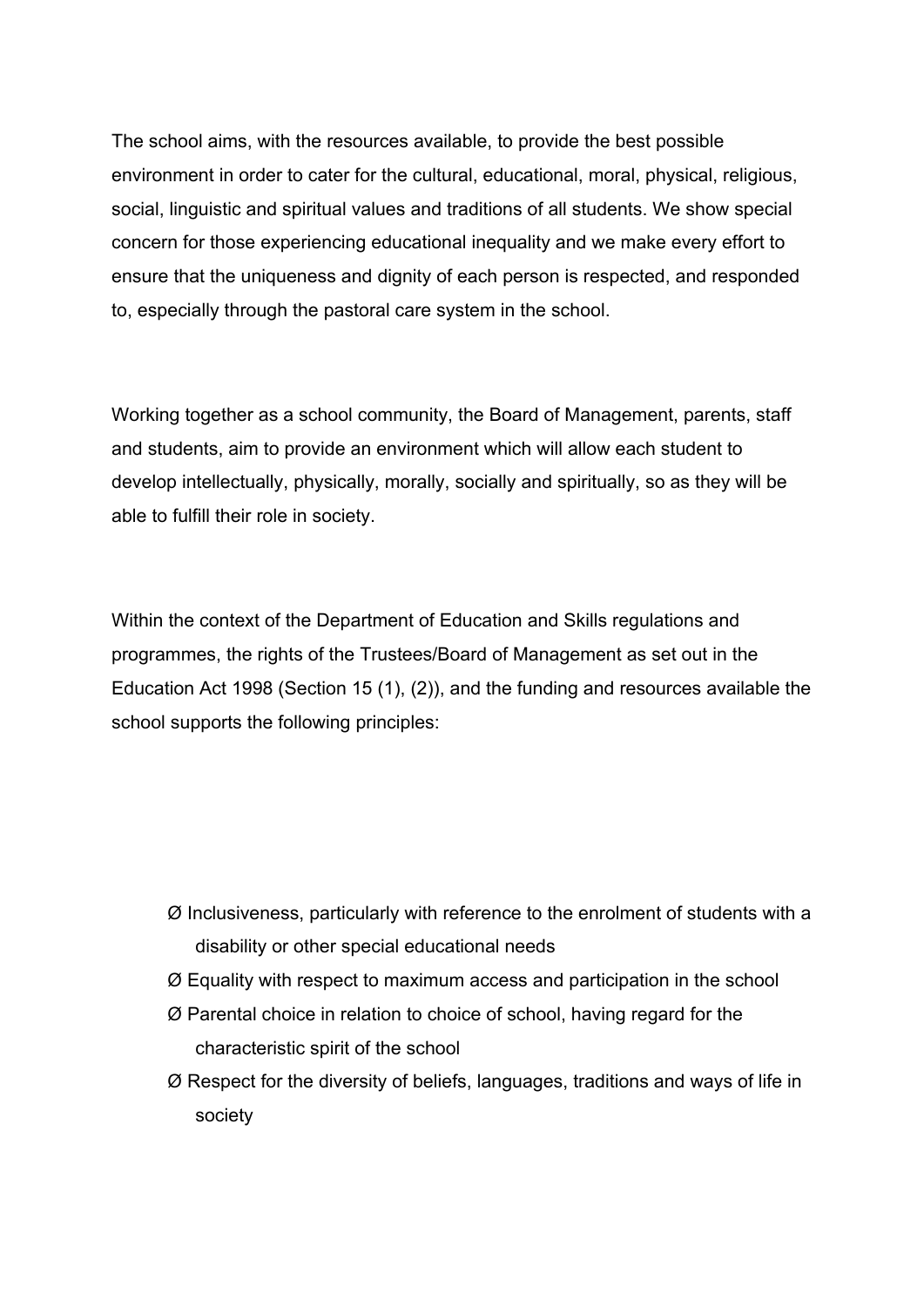St. Vincent's Admissions Policy welcomes all students for whom the school can provide an appropriate education. The school aims to provide an integrated and an inclusive education.

### **3. Admission Statement**

St. Vincent's Secondary School will not discriminate in its admission of a student to the school on any of the following:

- (a) the gender ground of the student or the applicant in respect of the student concerned,
- (b) the civil status ground of the student or the applicant in respect of the student concerned,
- (c) the family status ground of the student or the applicant in respect of the student concerned,
- (d) the sexual orientation ground of the student or the applicant in respect of the student concerned,
- (e) the religion ground of the student or the applicant in respect of the student concerned,
- (f) the disability ground of the student or the applicant in respect of the student concerned,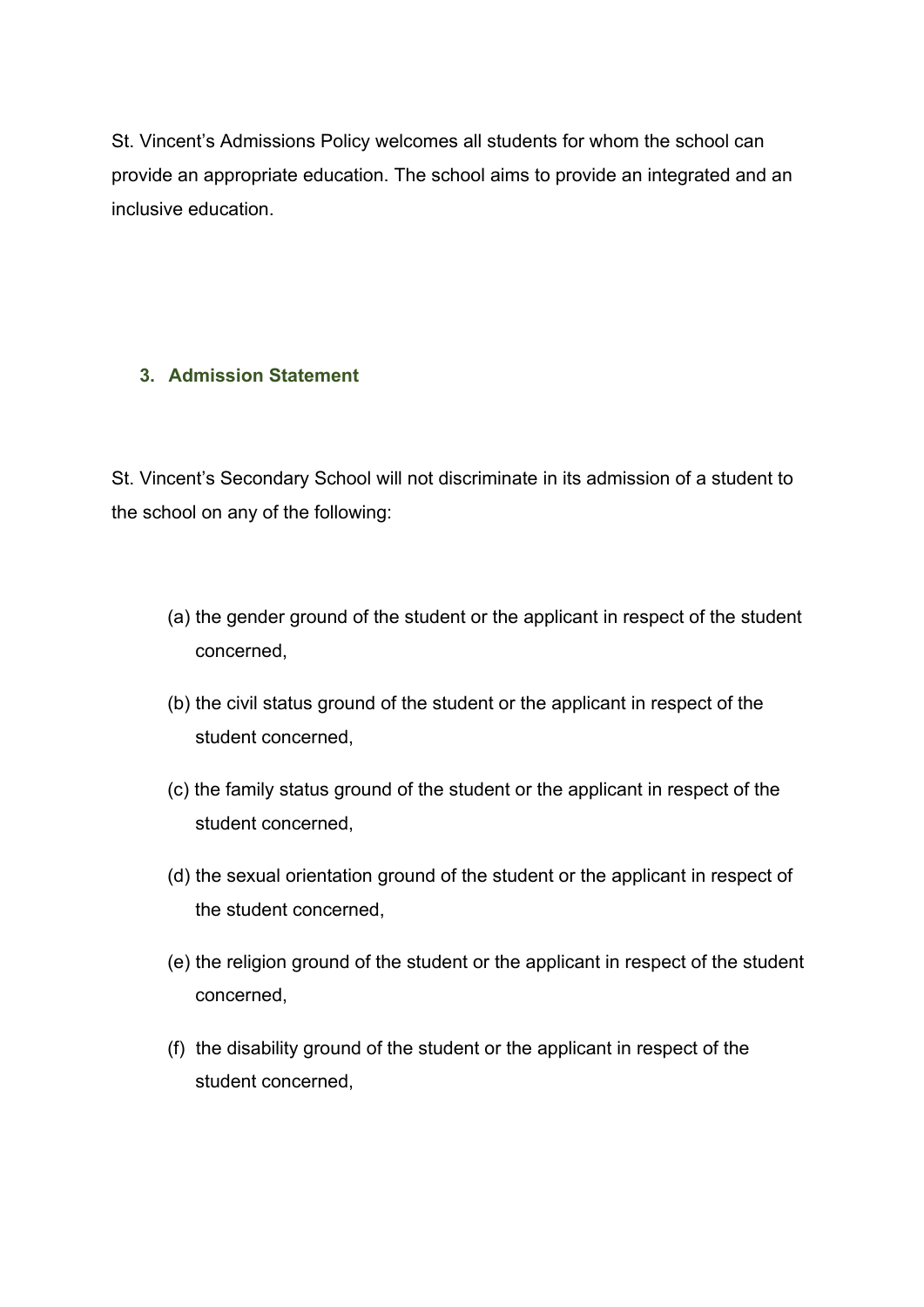- (g) the ground of race of the student or the applicant in respect of the student concerned,
- (h) the Traveller community ground of the student or the applicant in respect of the student concerned, or
- (i) the ground that the student or the applicant in respect of the student concerned has special educational needs

As per section 61(3) of the Education Act 1998, 'civil status ground', 'disability ground', 'discriminate', 'family status ground', 'gender ground', 'ground of race', 'religion ground', 'sexual orientation ground' and 'Traveller community ground' shall be construed in accordance with section 3 of the Equal Status Act 2000.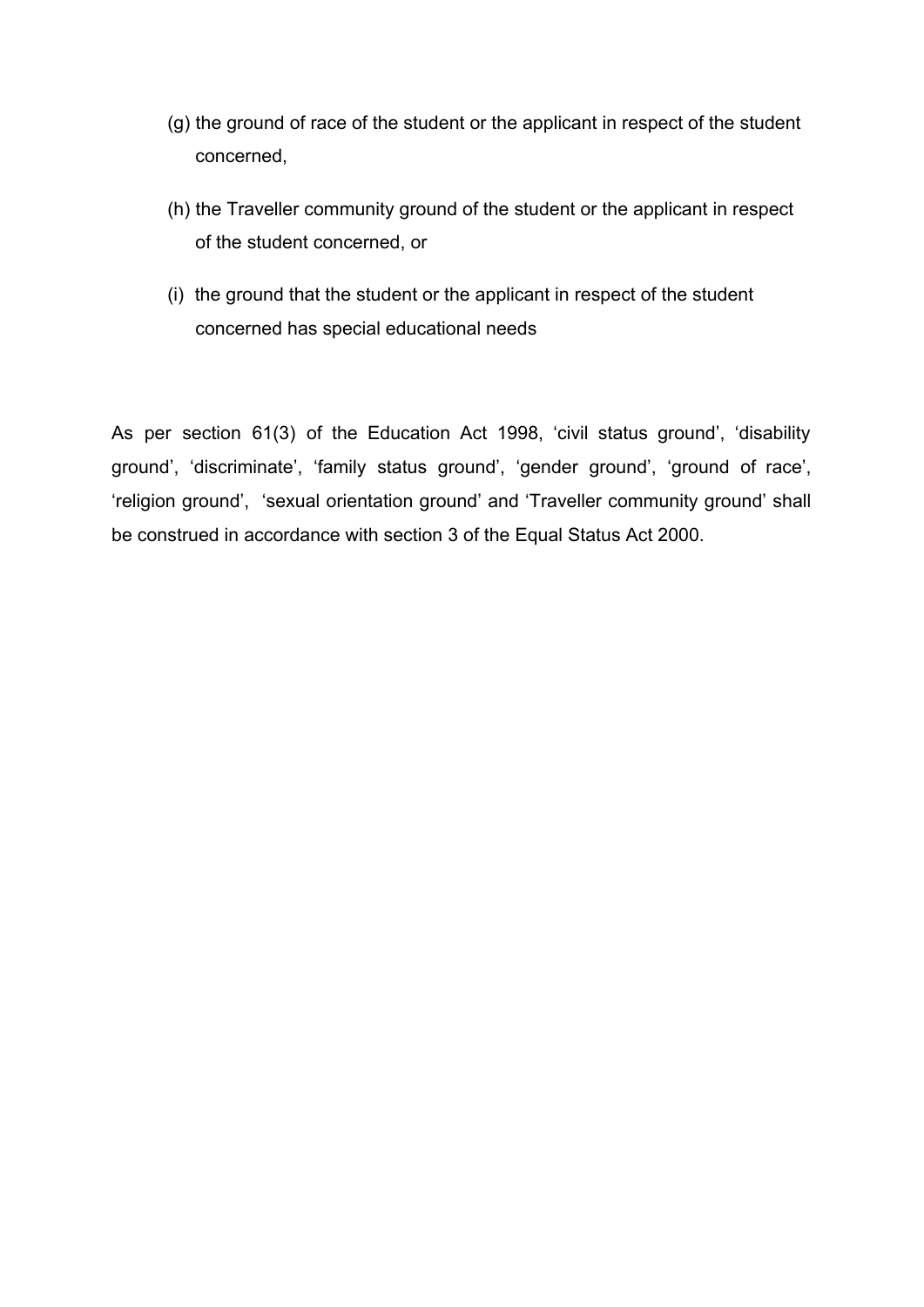### **Single gender schools**

St. Vincent's Secondary School is an all-boys school and does not discriminate where it refuses to admit a girl applying for admission to this school.

### **Post-primary denominational schools**

St. Vincent's Secondary School is a school whose objective is to provide education in an environment which promotes certain religious values and does not discriminate where it admits a student of Roman Catholic faith in preference to others.

### **All denominational schools**

St. Vincent's Secondary School is a school whose objective is to provide education in an environment which promotes certain religious values and does not discriminate where it refuses to admit as a student a person who is not of Roman Catholic faith and it is proved that the refusal is essential to maintain the ethos of the school.

# **4. Categories of Special Educational Needs catered for in the school/special class:**

Not applicable[A5]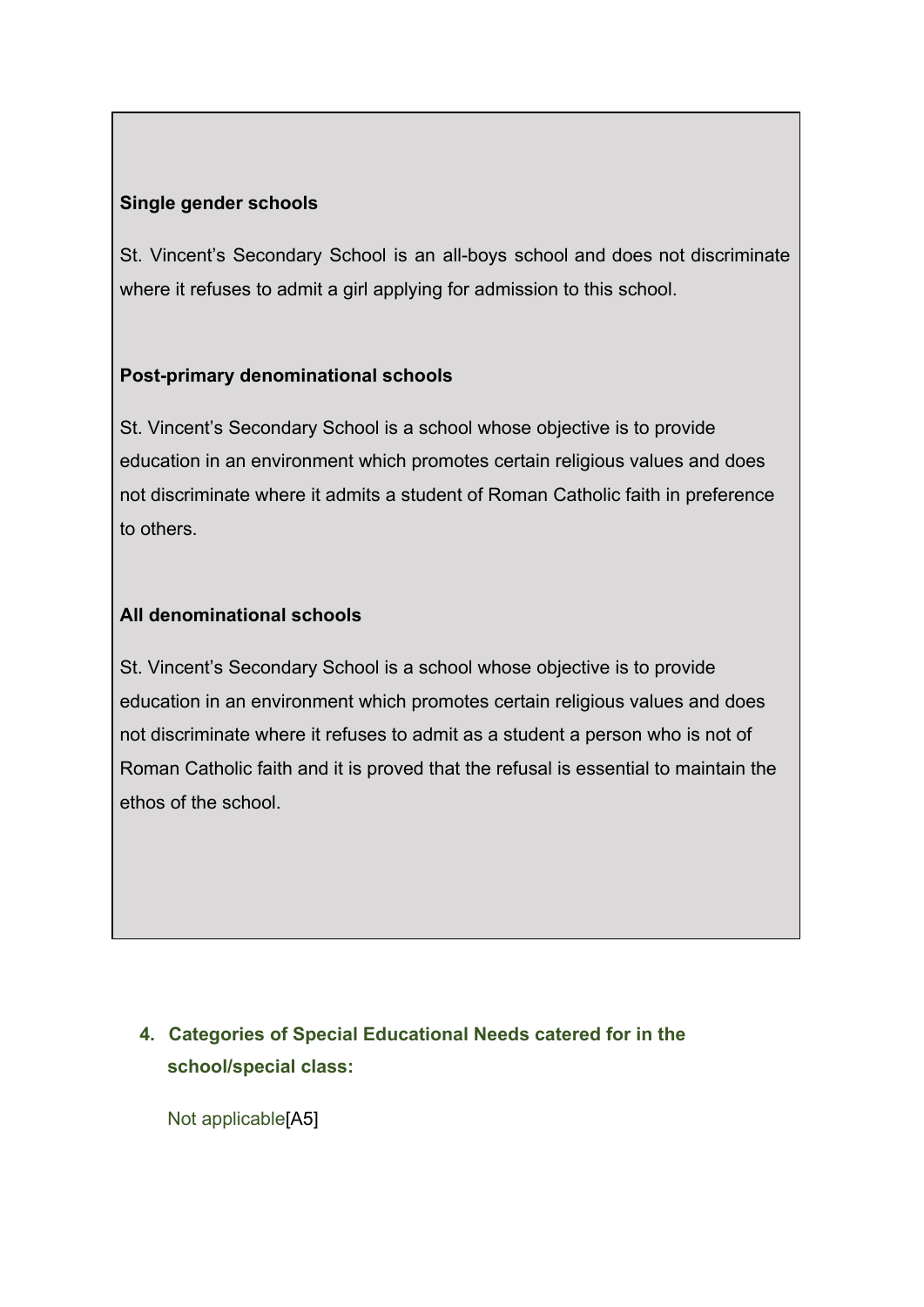#### **5. Admission of Students**

This school shall admit each student seeking admission except where –

- a) the school is oversubscribed (please see section 6 below for further details)
- b) a parent of a student, when required by the principal in accordance with section 23(4) of the Education (Welfare) Act 2000, fails to confirm in writing that the code of behaviour of the school is acceptable to him or her and that he or she shall make all reasonable efforts to ensure compliance with such code by the student

S[A6] t. Vincents Secondary School provides education exclusively for boys and may refuse to admit as a student a person who is not of the gender provided for by this school.

St. Vincent's is a Catholic school and may refuse to admit as a student a person who is not of the Catholic faith where it is proved that the refusal is essential to maintain the ethos of the school.

#### **6. Oversubscription**

In the event that the school is oversubscribed, the school will, when deciding on applications for admission, apply the following selection criteria in the order listed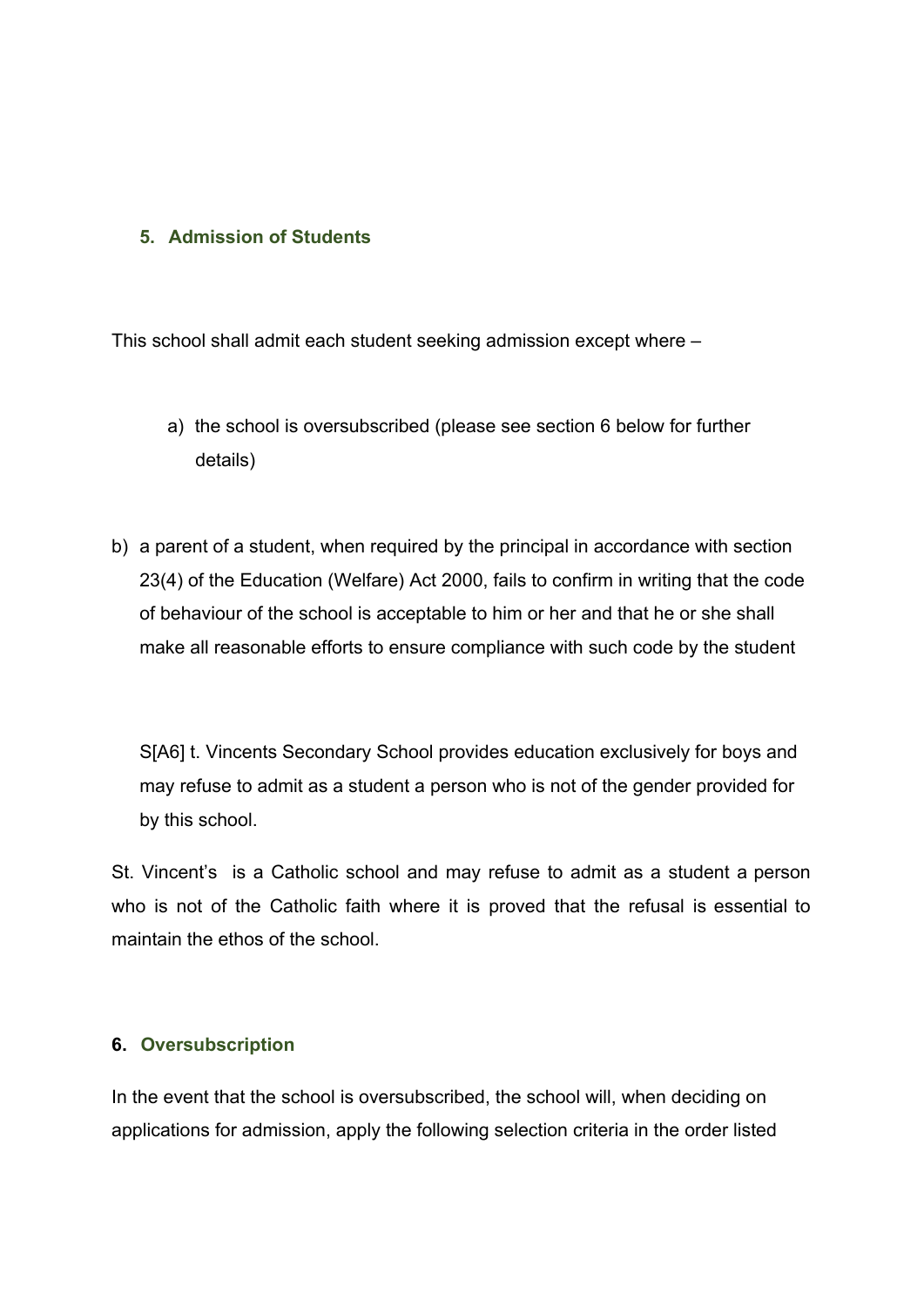below to those applications that are received within the timeline for receipt of applications as set out in the school's annual admission notice: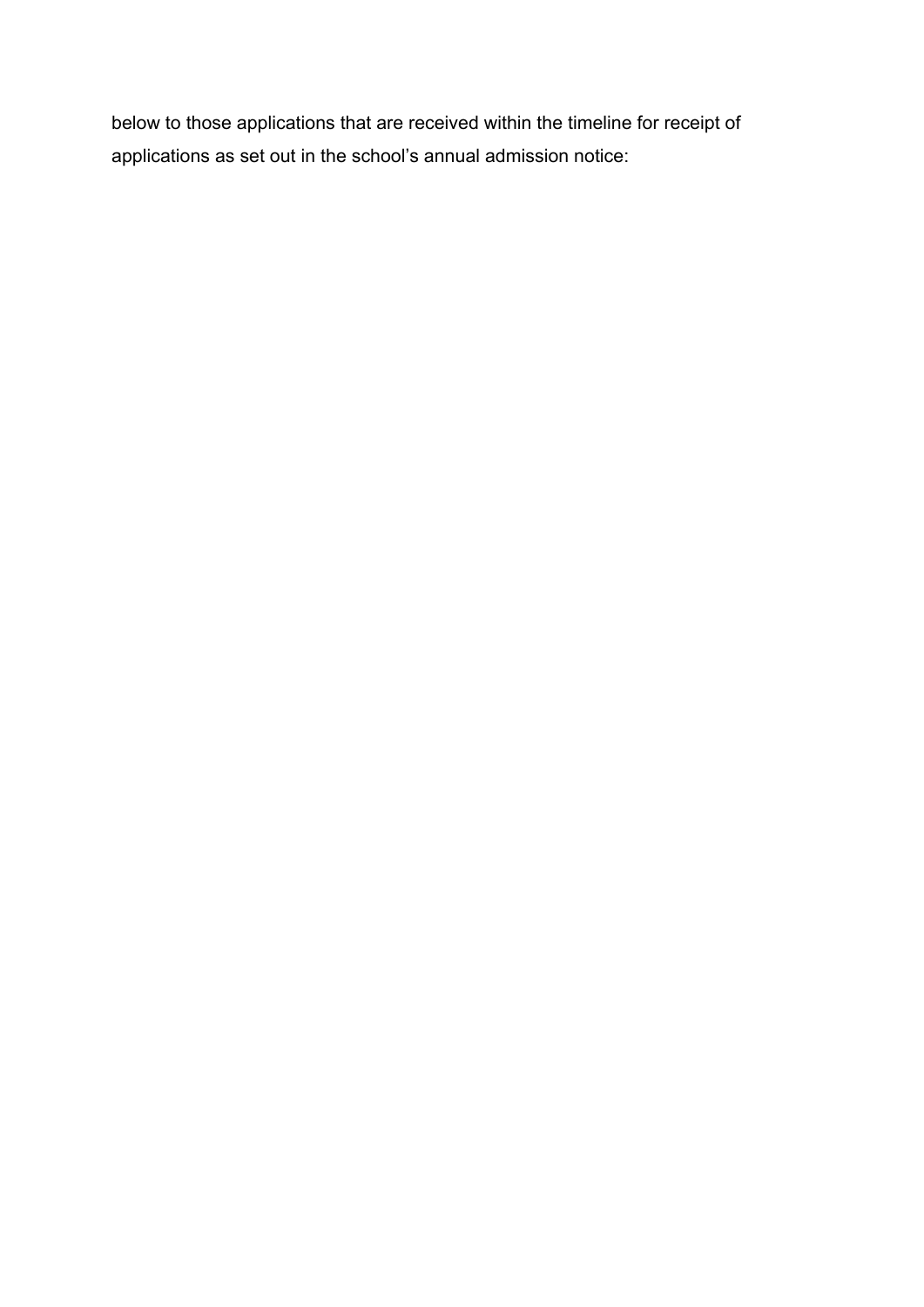1. Brothers of students already in the school

2. Brothers of past pupils

3. Sons of past pupils up to a maximum of 25% of places

4. Sons of members of teaching staff of St. Vincent's, who have at least 3 years service in the school at the closing date for receipt of applications as specified in the annual admission notice'

5. Boys from St Vincent's primary school.

6. Any remaining places will be offered on a randomly selected basis by public lottery (see below).

Students who apply after the closing date will be placed on the waiting list in order of the date on which they apply and after any applicant on the list from the lottery draw.

A boy placed on the waiting list is not in any way guaranteed a place in the school.

In the event that there are two or more students tied for a place or places in any of the selection criteria categories above (the number of applicants exceeds the number of remaining places), the following arrangements will apply:

A waiting list will be established through a public lottery.

The public lottery will be conducted in the following manner:

All names will be placed in a drum.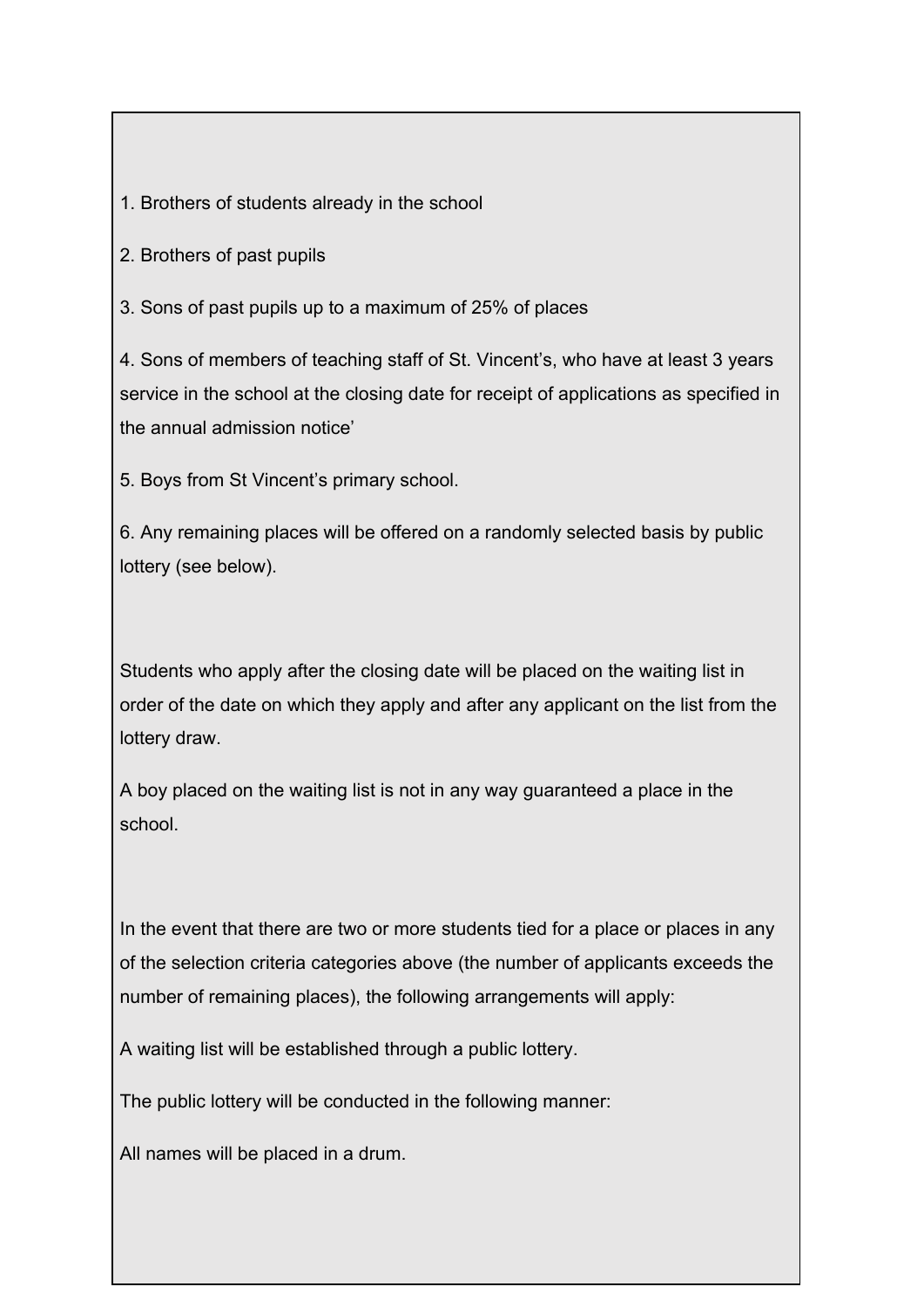Places or position on the waiting list will be determined by the order of draw.

It will take place in the school at a time and date which will be communicated to the persons involved.

An independent arbitrator (e.g. Garda, priest etc) will supervise and sign off the draw for fairness and transparency.

# **7. What will not be considered or taken into account**

In accordance with section 62(7)(e) of the Education Act, the school will not consider or take into account any of the following in deciding on applications for admission or when placing a student on a waiting list for admission to the school: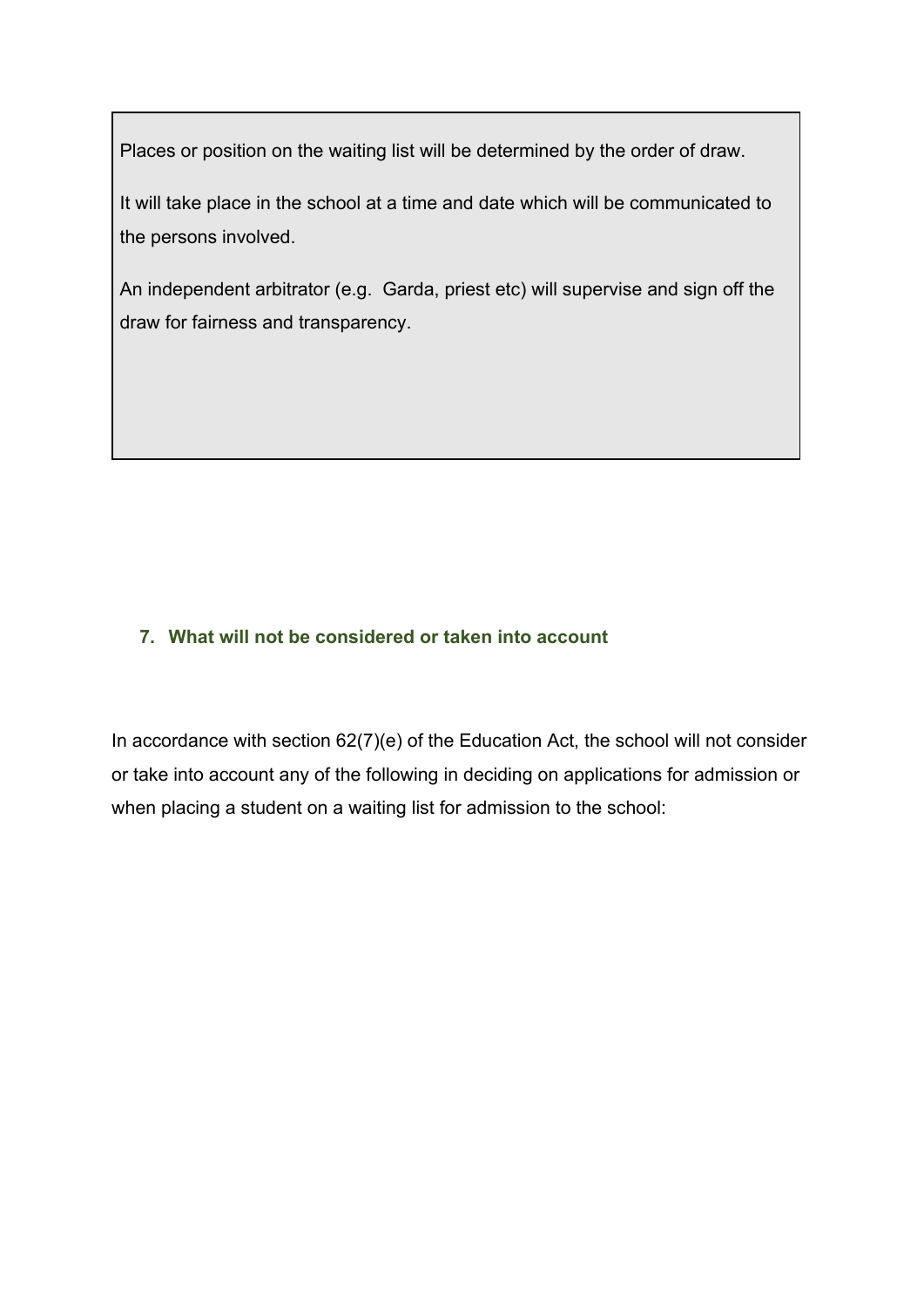- (a) a student's prior attendance at a pre-school or pre-school service, including naíonraí,
- (b) the payment of fees or contributions (howsoever described) to the school;
- (c) a student's academic ability, skills or aptitude;
- (d) the occupation, financial status, academic ability, skills or aptitude of a student's parents;
- (e) a requirement that a student, or his or her parents, attend an interview, open day or other meeting as a condition of admission;

a student's connection to the school by virtue of a member of his or her family attending or having previously attended the school;[A8] other than, (1) brothers of a student attending or having attended the school and (2) parents of a student having attended the school.

In relation to (2) parents having attended, a school may only apply this criterion to a maximum of 25% of the available spaces as set out in the school's annual admission notice.

(f)

(g) the date and time on which an application for admission was received by the school,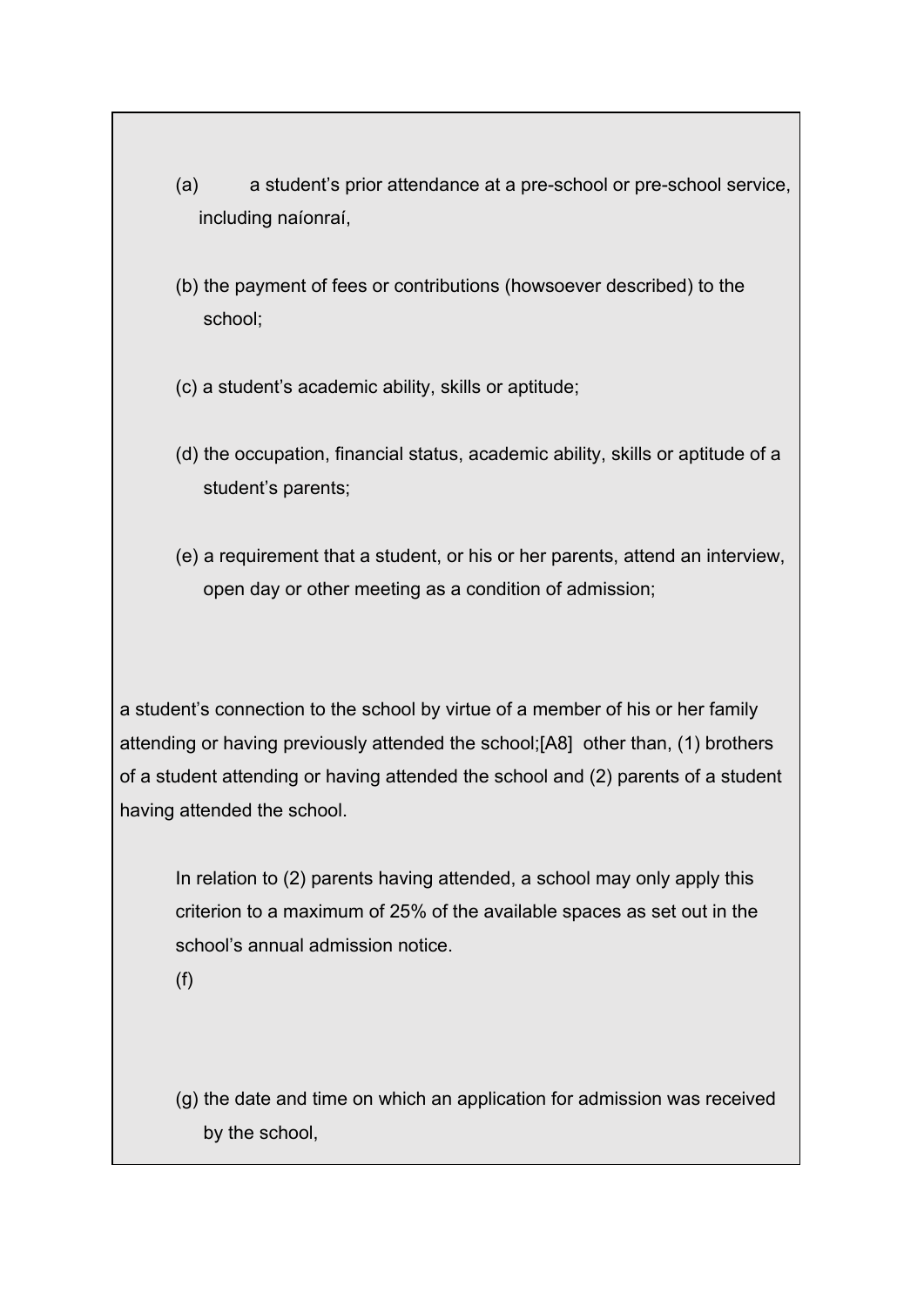This is subject to the application being received at any time during the period specified for receiving applications set out in the annual admission notice of the school for the school year concerned.

### **8. Decisions on applications**

All decisions on applications for admission to St. Vincent's[A9] Secondary School will be based on the following:

- · Our school's admission policy
- · The school's annual admission notice (where applicable)
- $\cdot$  The information provided by the applicant in the school's official application form received during the period specified in our annual admission notice for receiving applications

(Please see section 15 below in relation to applications received outside of the admissions period and section 16 [A10] below in relation to applications for places in years other than the intake group.)

Selection criteria that are not included in our school admission policy will not be used to make a decision on an application for a place in our school.

### **9. Notifying applicants of decisions**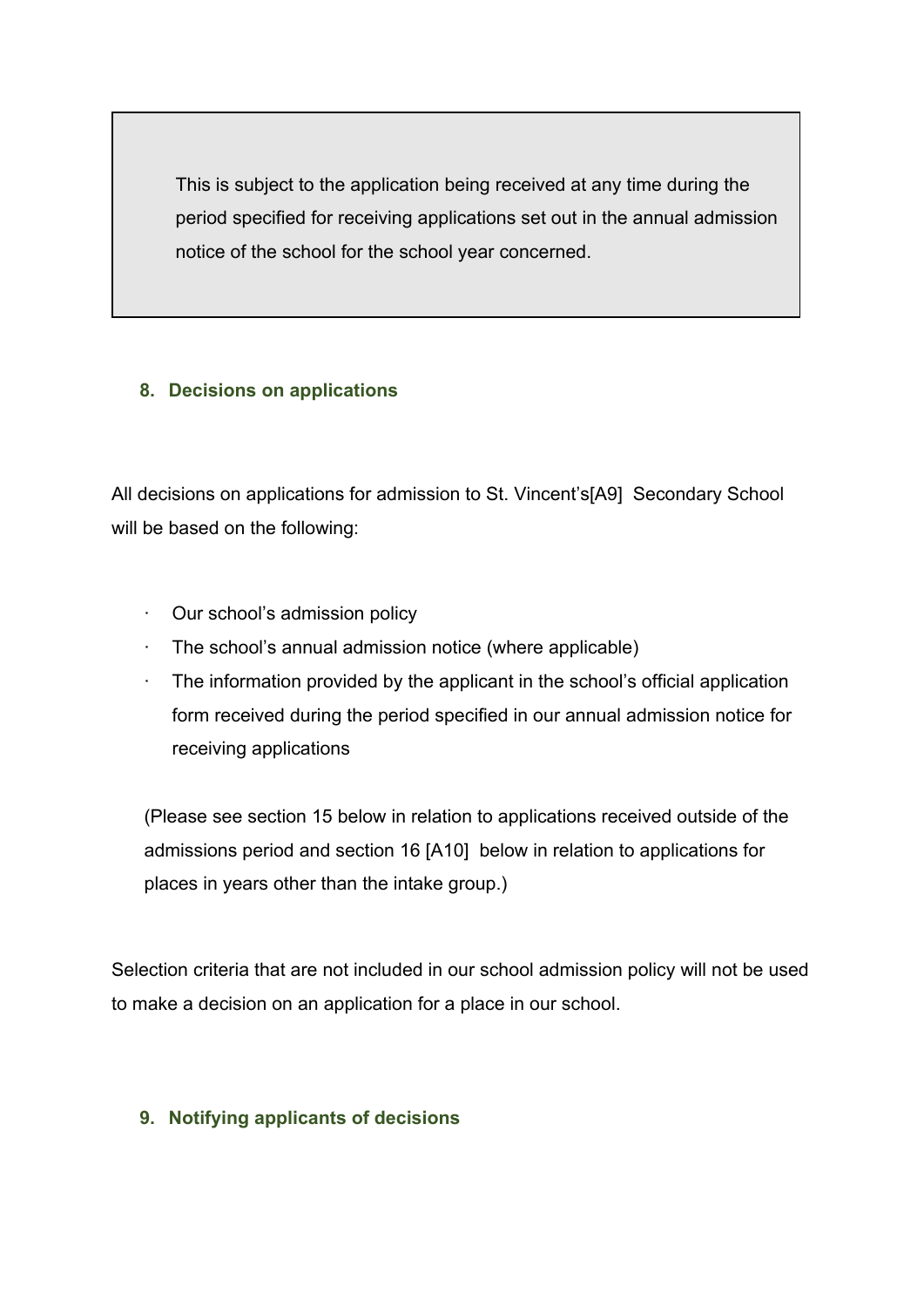Applicants will be informed in writing as to the decision of the school, within the timeline outlined in the annual admissions notice.

If a student is not offered a place in our school, the reasons why they were not offered a place will be communicated in writing to the applicant, including, where applicable, details of the student's ranking against the selection criteria and details of the student's place on the waiting list for the school year concerned.

Applicants will be informed of the right to seek a review/right of appeal of the school's decision (see section 18 below for further details).

#### **10. Acceptance of an offer of a place by an applicant**

In accepting an offer of admission from St. Vincent's Secondary School, you must indicate—

(i) whether or not you have accepted an offer of admission for another school or schools. If you have accepted such an offer, you must also provide details of the offer or offers concerned and

(ii) whether or not you have applied for and awaiting confirmation of an offer of admission from another school or schools, and if so, you must provide details of the other school or schools concerned.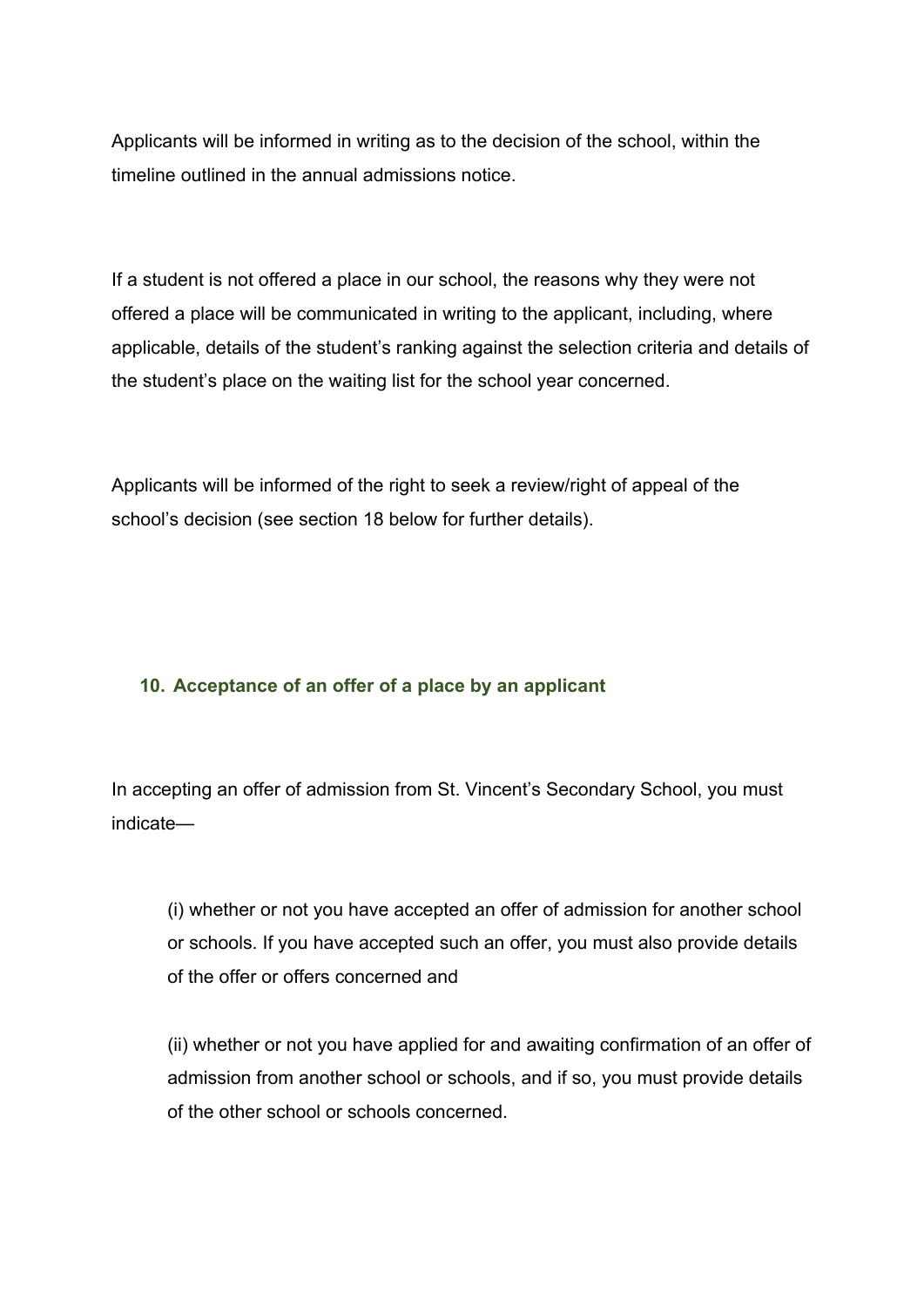#### **11. Circumstances in which offers may not be made or may be withdrawn**

An offer of admission may not be made or may be withdrawn by St. Vincents Secondary School where—

- (i) it is established that information contained in the application is false or misleading.
- (ii) an applicant fails to confirm acceptance of an offer of admission on or before the date set out in the annual admission notice of the school.
- (iii) the parent of a student, when required by the principal in accordance with section 23(4) of the Education (Welfare) Act 2000, fails to confirm in writing that the code of behaviour of the school is acceptable to him or her and that he or she shall make all reasonable efforts to ensure compliance with such code by the student; or
- (iv) an applicant has failed to comply with the requirements of 'acceptance of an offer' as set out in section 10 above.

#### **12.Sharing of Data with other schools**

Applicants should be aware that section 66(6) of the Education (Admission to Schools) Act 2018 allows for the sharing of data between schools in order to facilitate the efficient admission of students.

#### **13.Waiting list in the event of oversubscription**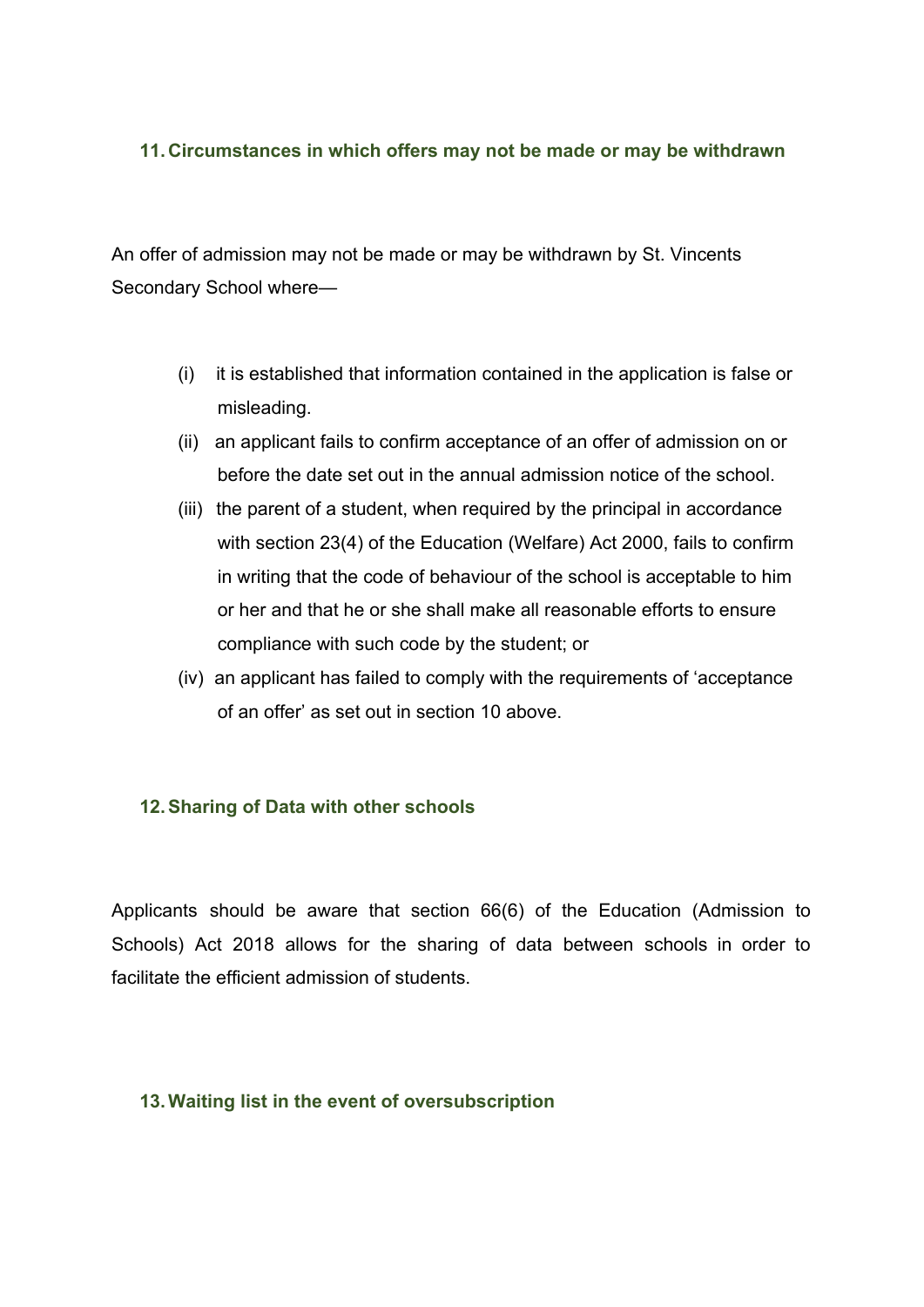In the event of there being more applications to the school year concerned than places available, a waiting list of students whose applications for admission to St. Vincent's [A11] were unsuccessful due to the school being oversubscribed will be compiled and will remain valid for the school year in which admission is being sought.

Placement on the waiting list of St. Vincent's [A12] is in the order of priority assigned to the students' applications after the school has applied the selection criteria in accordance with this admission policy.

Offers of any subsequent places that become available for and during the school year in relation to which admission is being sought will be made to those students on the waiting list, in accordance with the order of priority in relation to which the students have been placed on the list.

#### **14.Late Applications**

All applications for admission received after the closing date as outlined in the annual admission notice will be considered and decided upon in accordance with our school's admissions policy, the Education Admissions to School Act 2018 and any regulations made under that Act.

# **15.Procedures for admission of students to other years and during the school year**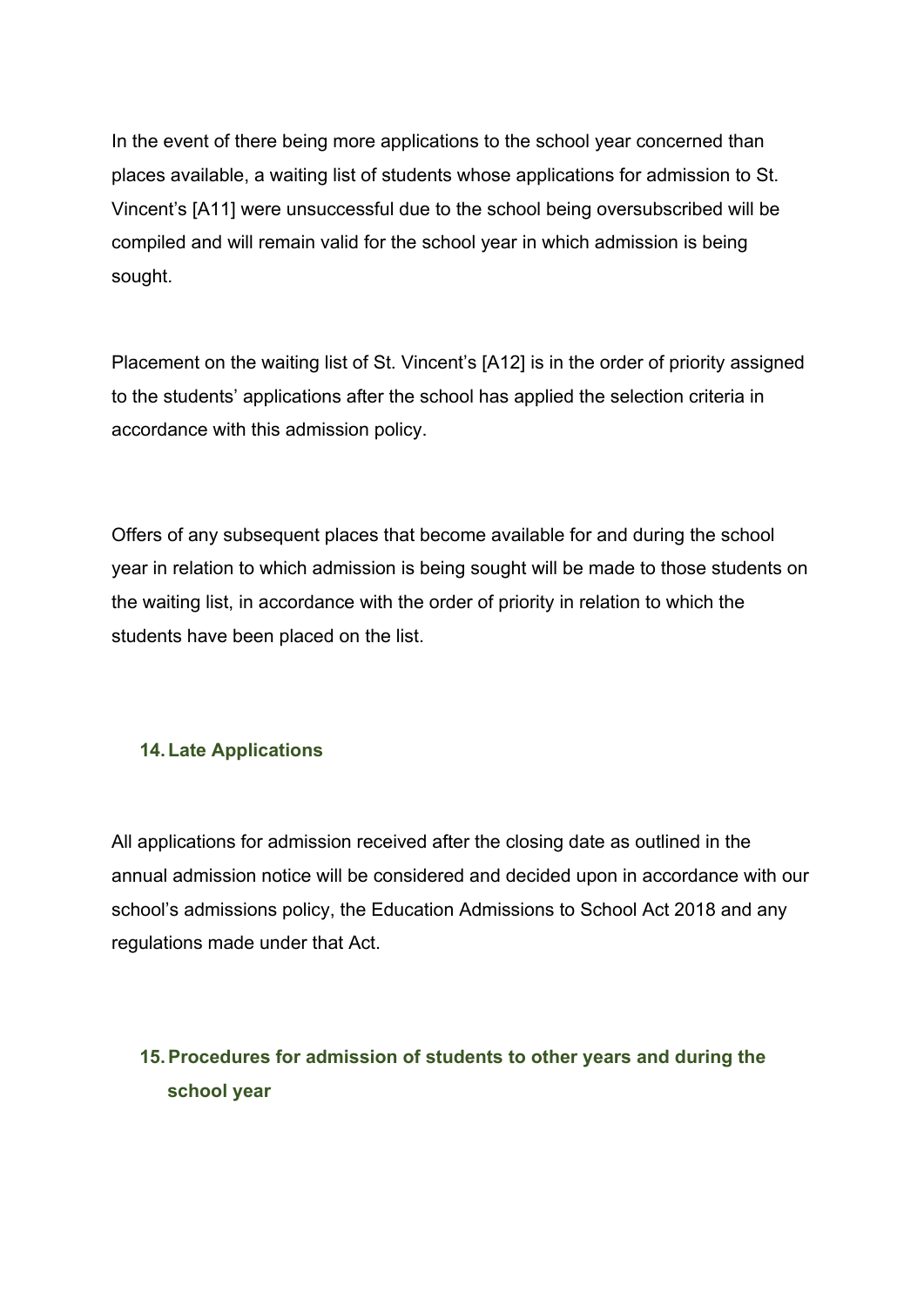The procedures of the school in relation to the admission of students who are not already admitted to the school to classes or years other than the school's intake group are as follows: **TRANSFER OF A STUDENT FROM ANOTHER SCHOOL.**

## **GENERAL**

The school will make every reasonable effort to facilitate a student seeking a transfer to our school.

# **Application Process**

The Board of Management will decide on applications for admission to any other year other than First Year by applying the following criteria:

The Board of Management will decide whether or not a transfer:

Ø Is in agreement with School Admission Policy

Ø Is in the best interest of the student

Ø Is in the best interest of the school

Ø Is of educational benefit to the student

All relevant information from the former school must be made available. A consultation with the Educational Welfare Officer may be necessary.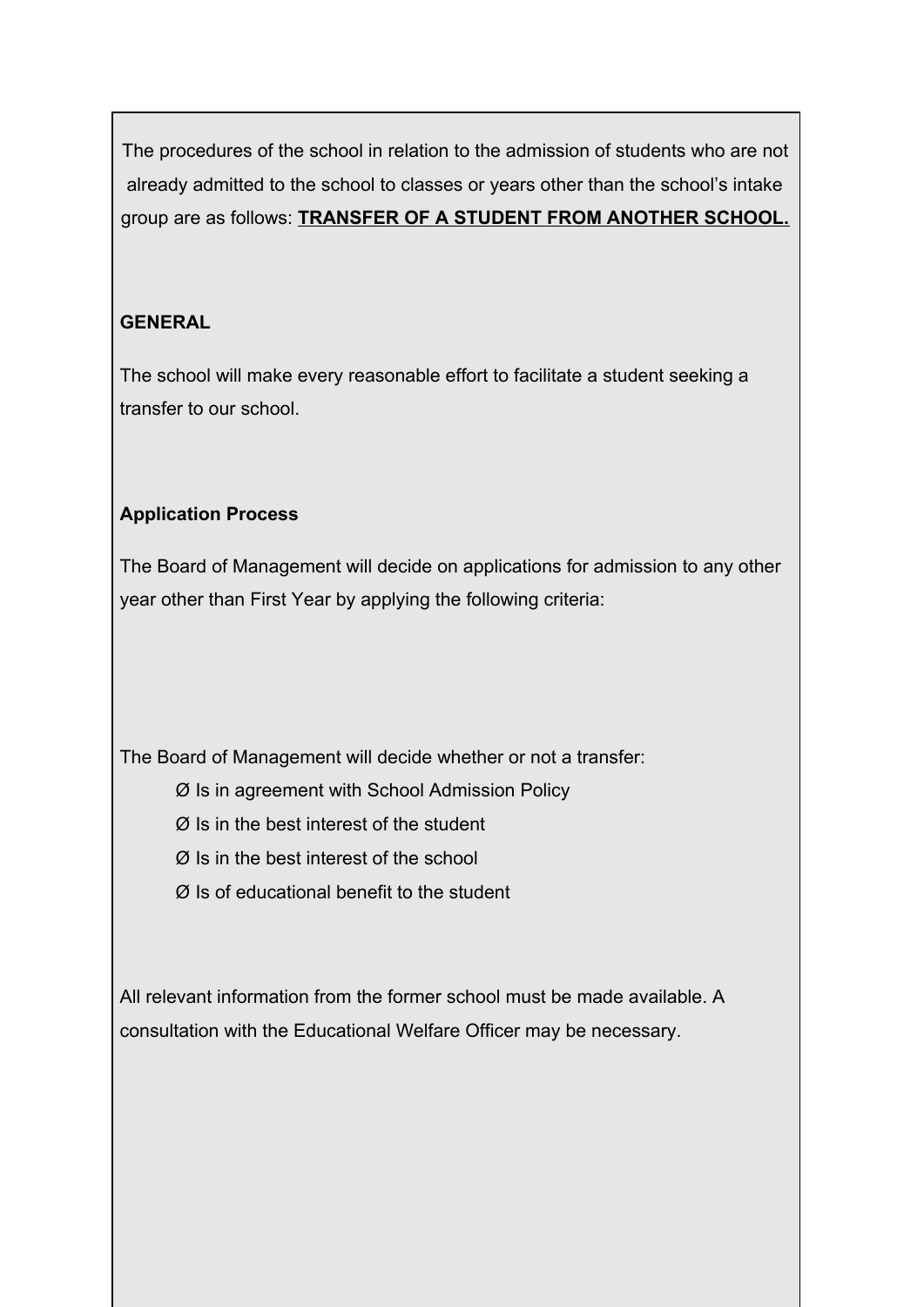Where a student is considered for a place, the decision will be taken by the Board of Management, in consultation with the student's parents/guardians, his former school, the education welfare officer, whether such a place may be offered, immediately, or whether it would be better to wait until the beginning of the next academic year.

All such applications will be considered on an individual basis, subject to the availability of a place at the time of application. Application Forms are available from the school office on request. A copy of this Admissions Policy will accompany each application form.

Applicants must meet the school's entry criteria, and furnish a full and honest reason for seeking a placement St. Vincent's.

Applicants for a place in the school at any time other than from the following  $1<sup>st</sup>$ September who are at the time of application enrolled in another second level school will not be enrolled in St Vincent's . This provision will not apply to applicants relocating to North Dublin from outside of Dublin.

Applicants who have been expelled/permanently excluded from a school, or for whom a process has begun which may lead to expulsion/permanent exclusion, will be required to make full disclosure of the circumstances leading to their expulsion or possible expulsion. Applications from such applicants will be considered by the board of management only when it is satisfied that there has been full disclosure.

In the event of a section 29 appeal taking place regarding the applicants expulsion, the Board of Management will not consider the application till the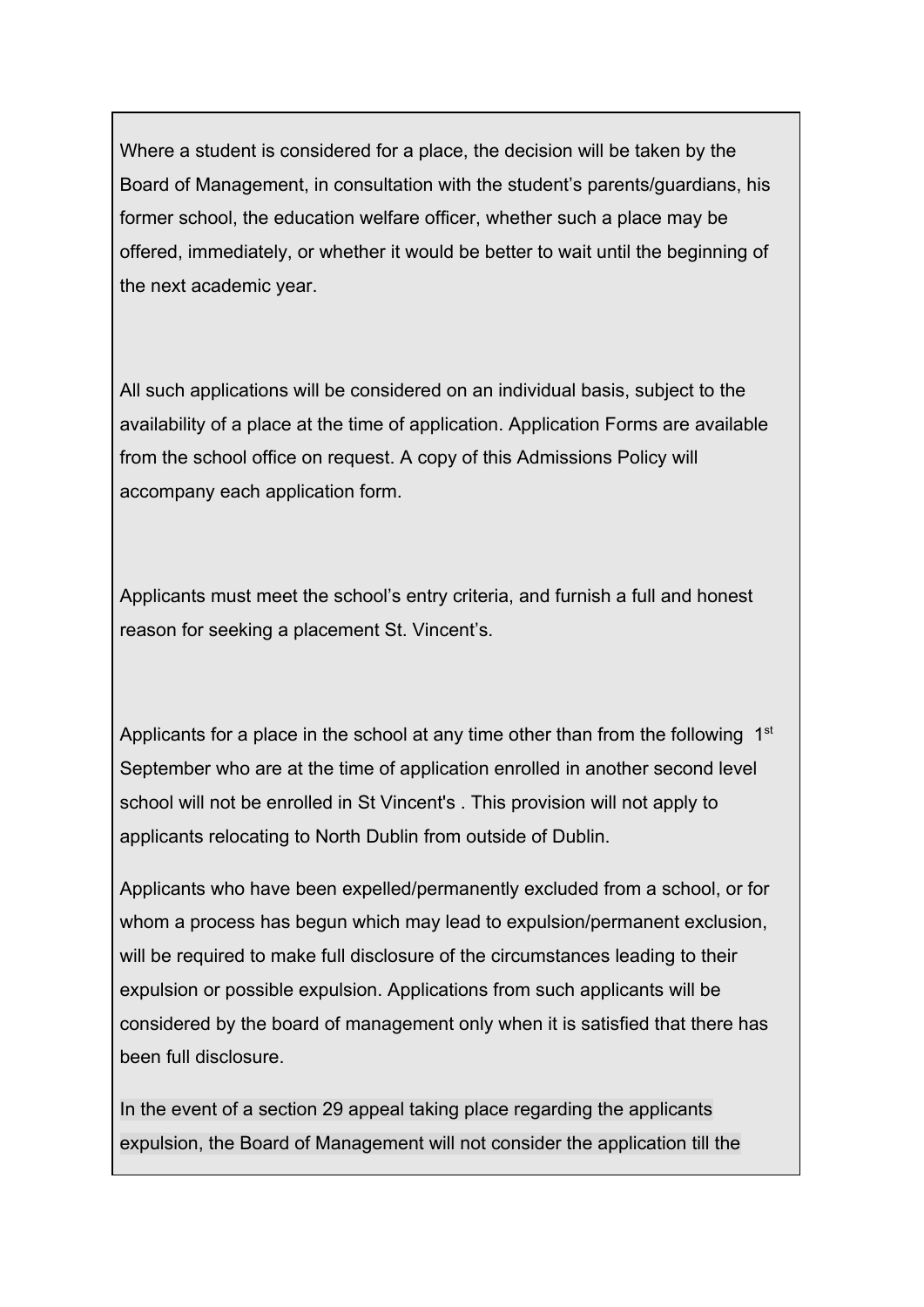appeal process has been completed. The board will then decide on the application and will not enrol an applicant where the board concludes that to enrol him would pose a risk to the safety and wellbeing of other students or school staff.

Applicants must complete the application form, giving all of the details required. Incomplete forms will be returned to Parents/Guardians. Parents/Guardians should sign the application form and date it. Parents/Guardians are required to provide an emergency contact phone number.

Applicants will be required to furnish details about their prior second-level education including copies of their last two school reports that set out the actual results of in-house examinations. Where an applicant has attended more than one second-level school they may be required, at the discretion of the Board, to submit reports from each school. Where appropriate applicants may be required to submit copies of the results of any state examinations which they have sat.

Applicants are required to submit a reference from their previous school(s). Applicants may be required to complete a further information form regarding their child's educational progress at a later date. Where the school considers it to be necessary the school may require an applicant to provide a current education psychological assessment report. Failure to complete any of the necessary documentation listed above, within a reasonable timeframe, or to supply any other relevant documentation requested by the school may result in an applicant being refused admission to the school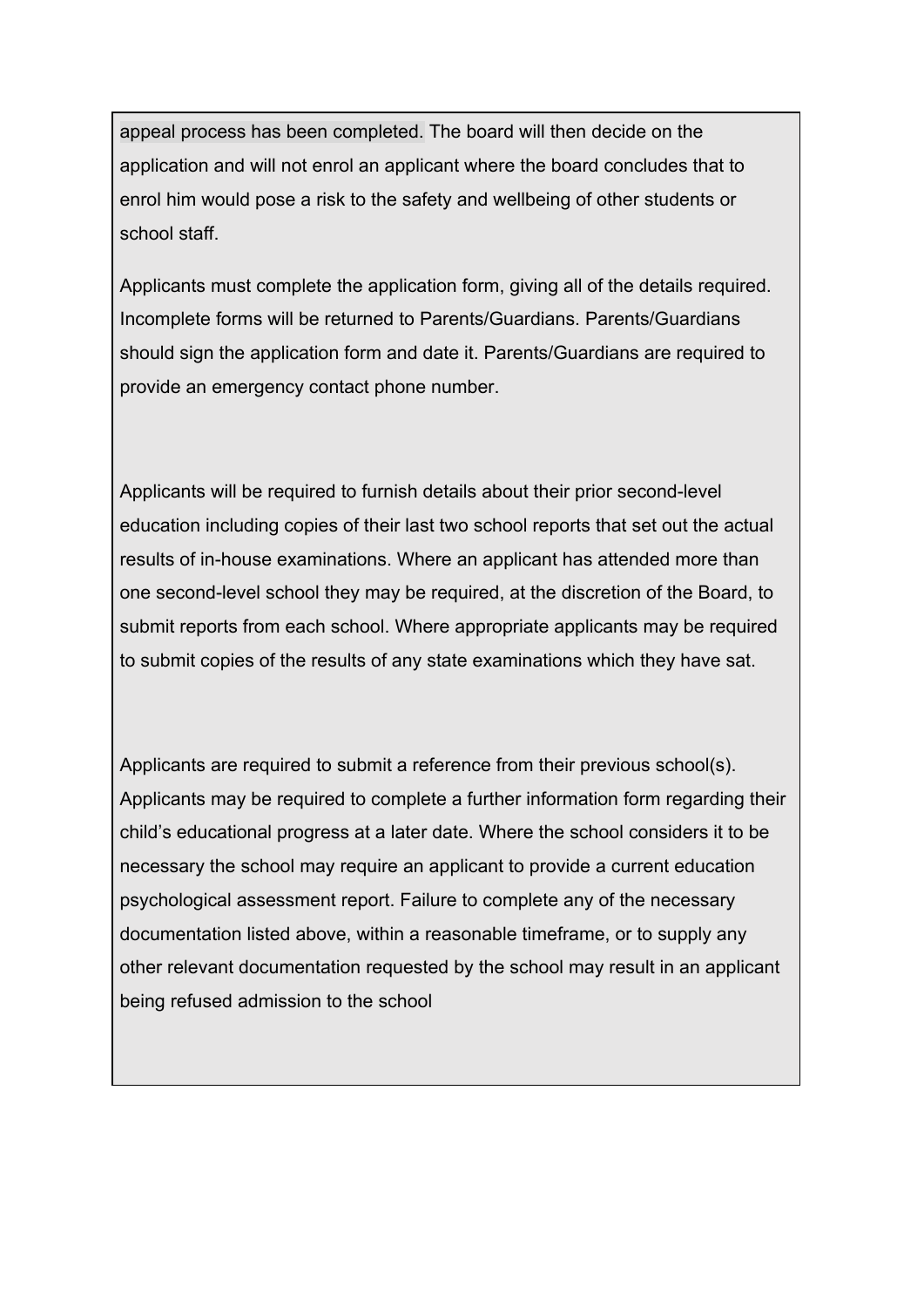**Decision Making Process:** Decisions regarding admissions are a matter for the Board of Management. However, this task is normally delegated to the Principal who decides on such matters in accordance with the school's admission policy.

Admissions for any school year will be considered as soon as possible after the application is received. The school will respond to each application within 21 school days of receiving it but may not be in a position to make a decision on some applications until later in the school year when its current students have given an indication to the school authorities of their intention to return to the school in the forthcoming school academic year. This will certainly be so in the case of applications for senior cycle courses, as the school may not yet have begun to survey its own students about their preferences for senior cycle.

A decision will be made in respect of each application following the timing above and the selection criteria set out below and is subject to the class size limitations imposed by the Board of Management for different subject areas and the capacity of the school to provide the academic subjects sought by the student at an appropriate level i.e. higher/lower.

**Enrolment Criteria:** Applicants must meet any criteria laid down by the Department of Education and Skills where available e.g. applicants must not have already spent six years at second-level or apply for a course which would necessarily result in their spending longer than six years at second level.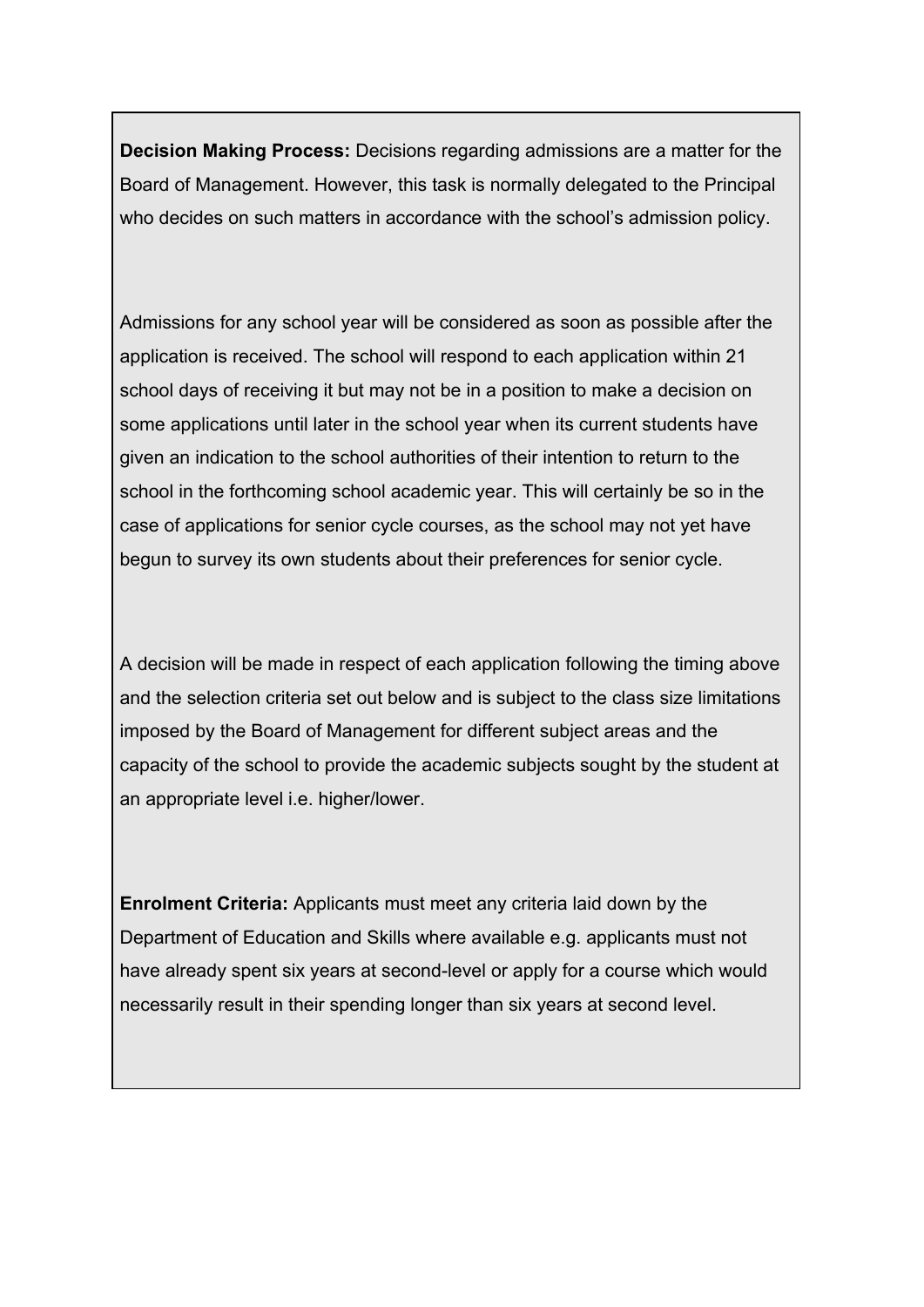All students entering the school must supply an original Birth Certificate (returnable to the parent/guardian), a copy of which will be retained on school file/records or other appropriate identification as determined by the school.

The behaviour /disciplinary record of a student in their previous school (s) shall be an important factor. The school reserves the right to refuse to admit a student whose behaviour in their previous school has been deemed unsatisfactory, or is a cause for health and safety concerns or where there has not been a satisfactory level of co-operation between the previous school and the student's parent(s)/guardian(s). The attendance record of a student in their previous school shall also be an important factor.

The availability of suitable places in any given year group shall be of paramount importance and shall be one of the determining factors of admission.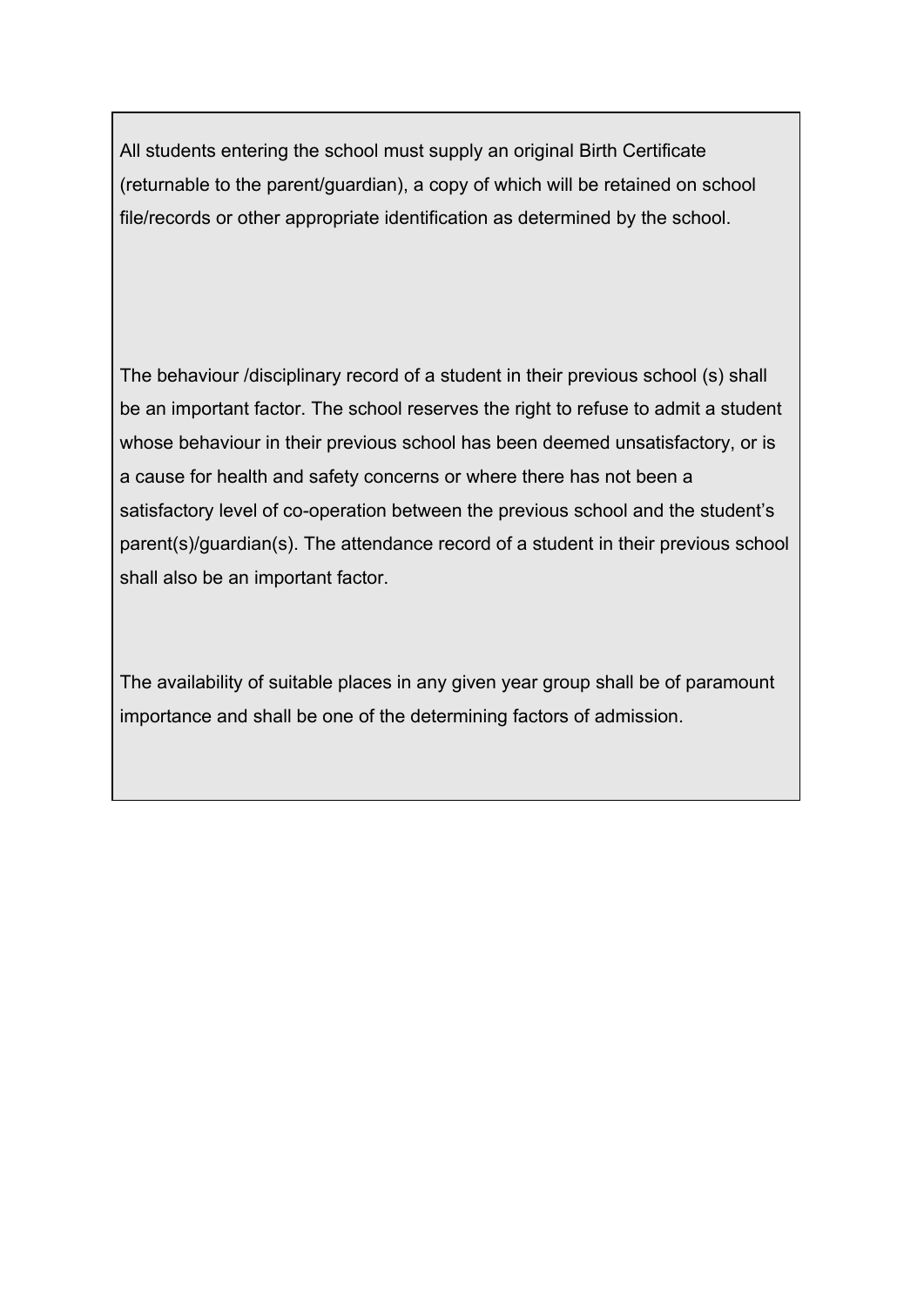**x**[A13] The procedures of the school in relation to the admission of students who are not already admitted to the school, after the commencement of the school year in which admission is sought, are as follows:

Applicants for a place in the school at any time other than from the following  $1<sup>st</sup>$ September who are at the time of application enrolled in another second level school will not be enrolled in St Vincent's . This provision will not apply to applicants relocating to North Dublin from outside of Dublin.

### **16. Declaration in relation to the non-charging of fees**

The board of St Vincent's Secondary School or any persons acting on its behalf shall not, except in accordance with section 64 of the Education (Admission to Schools) Act 2018, charge fees for or seek payment or contributions (howsoever described) as a condition of-

- (a) an application for admission of a student to the school, or
- (b) the admission or continued enrolment of a student in the school.

#### **17. Arrangements regarding students not attending religious instruction**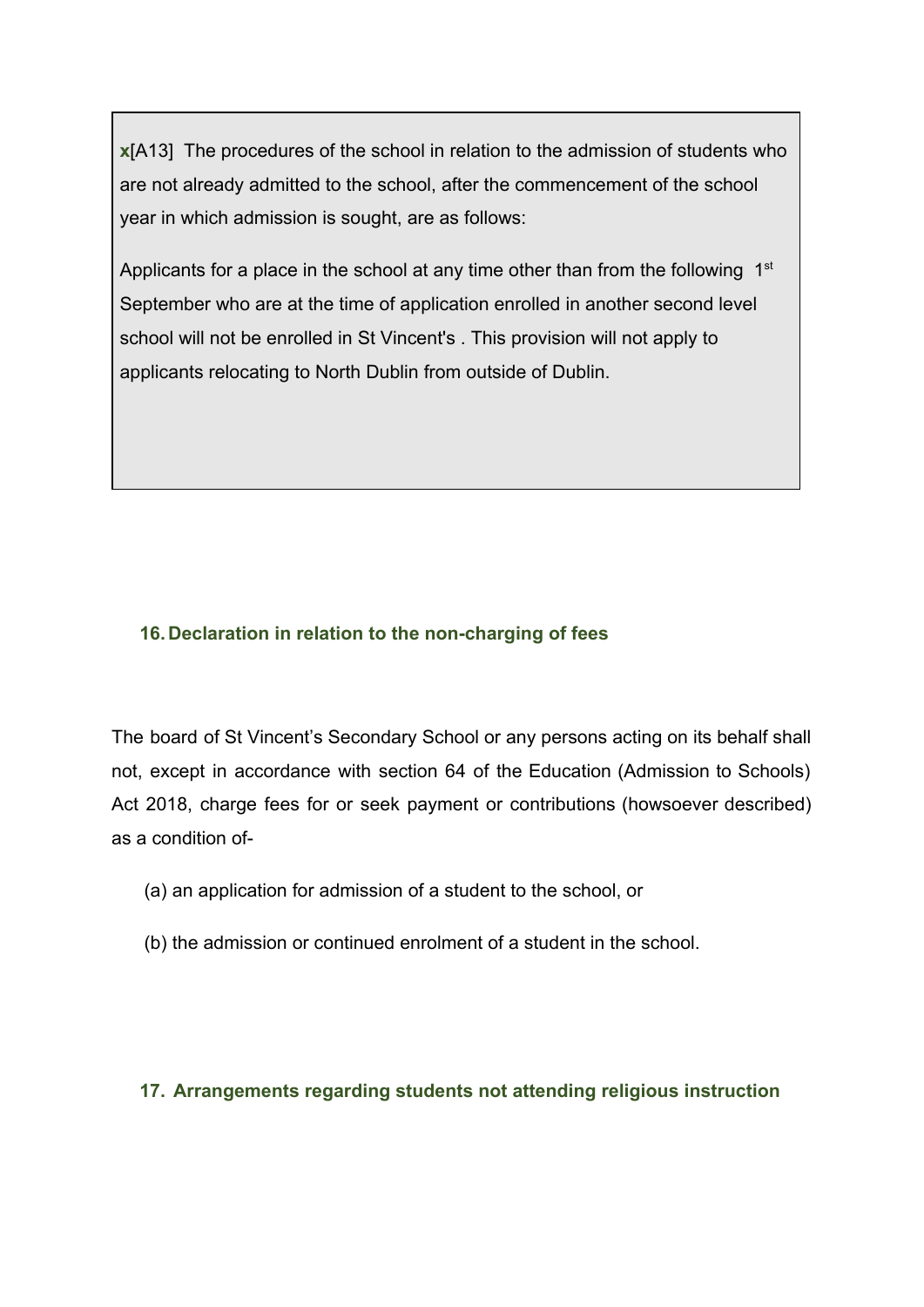The following are the school's arrangements for parents of students and students (over 18) who have requested that the student attend the school without attending religious instruction in the school:

These arrangements will not result in a reduction in the school day of such students.

Parents of students and students (over 18) who wish to opt out of RE class should make a written request to the principal. A meeting will then be arranged with the parent or the student, as the case may be, to discuss their options. Throughout this process the constitutional right of the parent/ student (over 18 years) will be respected by the school.

The 1998 Education Act states that schools are required to promote the moral, spiritual, social and personal development of students (Section 9 (d)). At St. Vincents the allocated time on the timetable for Religious Education responds to this. Students who opt out of RE class are required to use this time to study material relating to their own religious tradition or belief, for example sacred texts. Students of no religious faith, who opt out of RE class, are required to study relevant literature or philosophical texts. A list of suggested texts can be provided by the school. In line with the Edmund Rice Schools Trust Charter, St. Vincents places great importance on the religious or spiritual formation of all its students. Each student has his/her own personal journey which will be encouraged and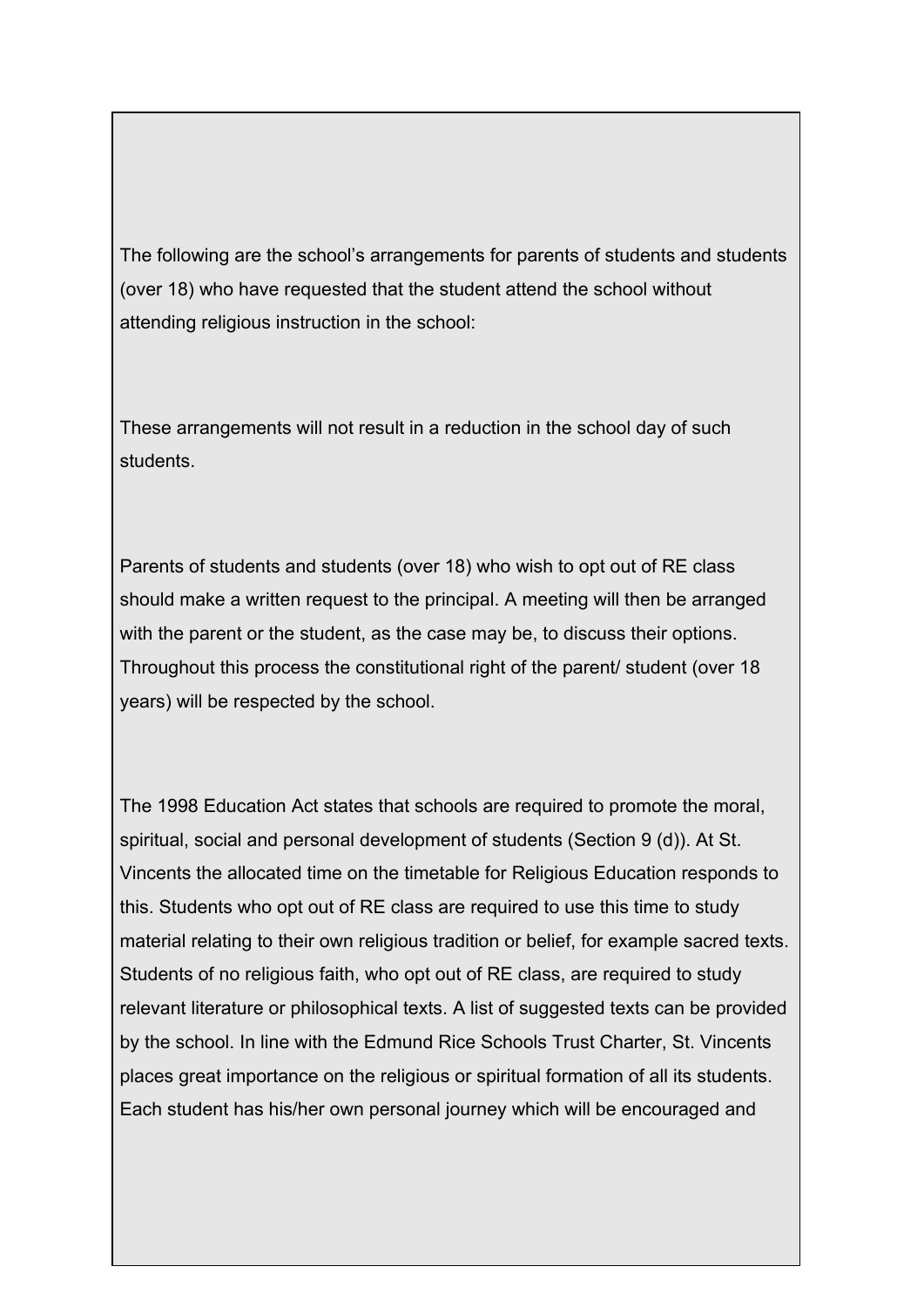respected. Students who opt out of RE class will not be offered extra tuition or study periods.

### **18. Reviews/appeals**

### **Review of decisions by the board of Management**

The parent of the student, or in the case of a student who has reached the age of 18 years, the student, may request the board to review a decision to refuse admission. Such requests must be made in accordance with Section 29C of the Education Act 1998.

The timeline within which such a review must be requested and the other requirements applicable to such reviews are set out in the procedures determined by the Minister under section 29B of the Education Act 1998 which are published on the website of the Department of Education and Skills.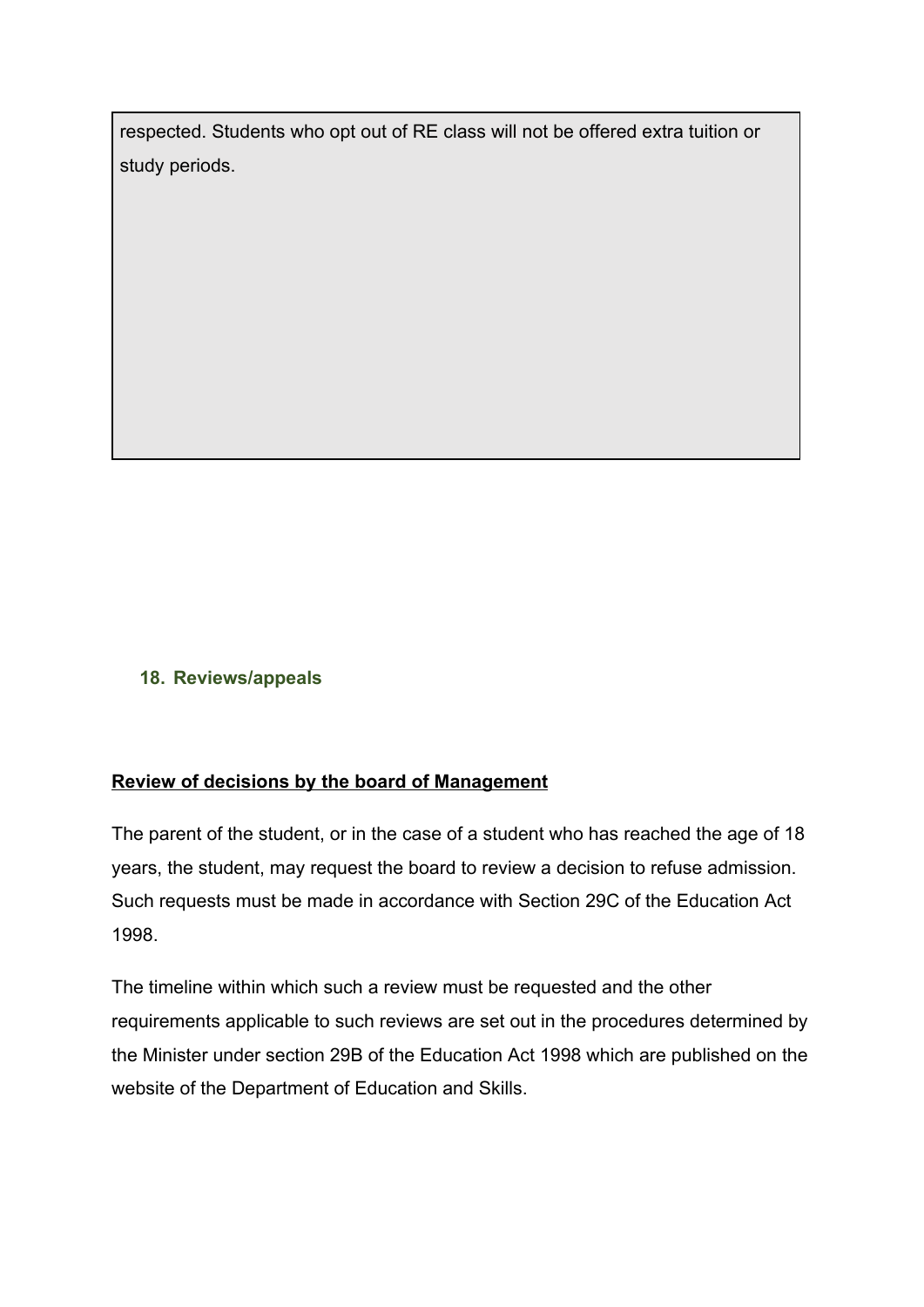The board will conduct such reviews in accordance with the requirements of the procedures determined under Section 29B and with section 29C of the Education Act 1998.

**Note:** Where an applicant has been refused admission due to the school being oversubscribed, the applicant **must request a review** of that decision by the board of management prior to making an appeal under section 29 of the Education Act 1998.

Where an applicant has been refused admission due to a reason other than the school being oversubscribed, the applicant **may request a review** of that decision by the board of management prior to making an appeal under section 29 of the Education Act 1998.

#### **Right of appeal**

Under Section 29 of the Education Act 1998, the parent of the student, or in the case of a student who has reached the age of 18 years, the student, may appeal a decision of this school to refuse admission.

An appeal may be made under Section 29 (1)(c)(i) of the Education Act 1998 where the refusal to admit was due to the school being oversubscribed.

An appeal may be made under Section 29 (1)(c)(ii) of the Education Act 1998 where the refusal to admit was due a reason other than the school being oversubscribed.

Where an applicant has been refused admission due to the school being oversubscribed, the applicant **must request a review** of that decision by the board of management **prior to making an appeal** under section 29 of the Education Act 1998. (see Review of decisions by the Board of Management)

Where an applicant has been refused admission due to a reason other than the school being oversubscribed, the applicant **may request a review** of that decision